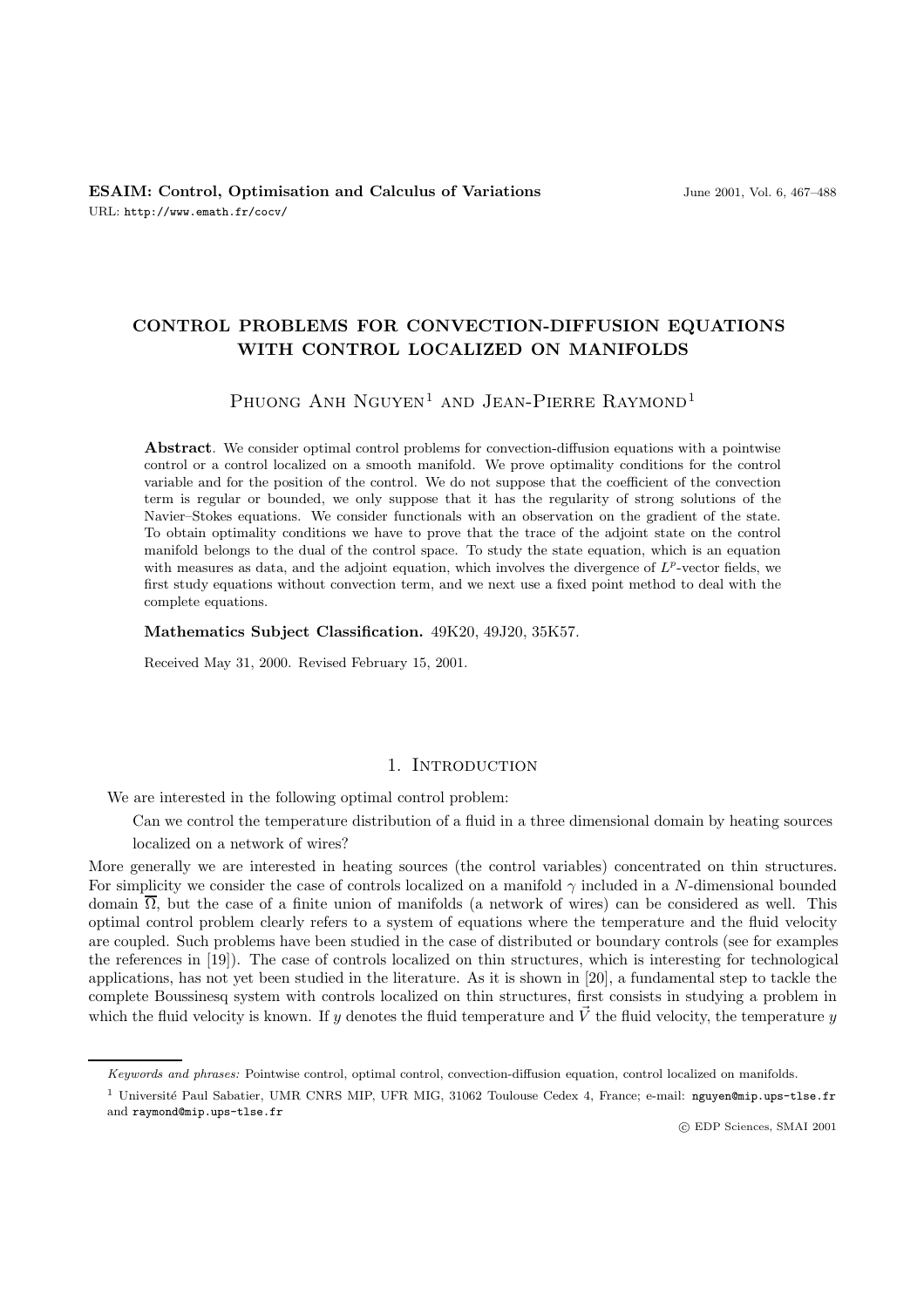is the solution to the following convection-diffusion equation:

$$
\frac{\partial y}{\partial t} + Ay + \vec{V} \cdot \nabla y = u \delta_{\gamma} |_{Q} \text{ in } Q, \qquad \frac{\partial y}{\partial n_{A}} = u \delta_{\gamma} |_{\Sigma} \text{ on } \Sigma, \qquad y(0) = y_{0} \text{ in } \Omega,
$$
 (1)

where  $\Omega$  is a bounded domain in  $\mathbb{R}^N$  with a regular boundary  $\Gamma, N \geq 2, Q = \Omega \times ]0, T[, T > 0$  is given fixed,  $\Sigma = \Gamma \times ]0, T[, A$  is a second order elliptic operator of the form  $Ay = -\sum_{i,j=1}^{N} D_i(a_{ij}(x)D_jy) + a_0(x)y, \gamma \subset \overline{\Omega}$ is a regular manifold of dimension  $0 \le D \le N-2$ ,  $\delta_{\gamma}$  denotes the Dirac distribution on  $\gamma$ , and u is a function from  $\gamma \times ]0, T[$  with values in R.

Convection-diffusion equations are often refered to flow related models, and a computational approach in the case of Neumann boundary control is carried out in [5]. In [4, 8], the case of pointwise controls (which is a particular type of thin structure) is considered for the one-dimensional Burgers' equation.

In order to next study the complete Boussinesq system we must suppose that  $\vec{V}$  is not too regular. In control problems for convection-diffusion equation studied in the literature, it is often supposed that  $\vec{V}$  is bounded [5,11,12]. However, it is not reasonable to suppose that the solution  $(y, \vec{V})$  to the Boussinesq system is such that  $\vec{V}$  belongs to  $L^{\infty}(0,T; (L^{\infty}(\Omega))^N)$ . Here we only suppose that  $\vec{V}$  belongs to  $L^{\tilde{m}}(0,T; (L^m(\Omega))^N)$ , for some  $\tilde{m} > 2$ ,  $m > 2$  satisfying  $\frac{1}{\tilde{m}} + \frac{N}{2m} \leq \frac{1}{2}$  (for  $N = 2$  or  $N = 3$ , the limit cases  $\frac{1}{\tilde{m}} + \frac{N}{2m} = \frac{1}{2}$ , with  $\tilde{m} = m = 4$ if  $N = 2$ , and  $\tilde{m} = 8$  and  $m = 4$  if  $N = 3$ , correspond to the regularity of strong solutions of the Navier–Stokes equations).

These assumptions are sufficient to next study problems where the heat equation is coupled with the Navier– Stokes equations in the two following cases [20]:

- the Boussinesq system linearized at  $(z,\vec{U})$ , where  $(z,\vec{U})$  has the same regularity as strong solutions of the Boussinesq system;
- the two-dimensional nonlinear Boussinesq system.

As it is shown in [13], even in the case when  $\vec{V} \equiv 0$ , studying equation (1) is not completely obvious. (In [13], the domain is supposed to be a 3-dimensional cylindrical domain, and taking advantage of the particular form of the domain, the equation is split into a 2-dimensional elliptic equation with measures as data, and a heat equation with regular source terms.)

Here we shall use new regularity results for parabolic equations with measures as data obtained in [21], where we have studied optimal control problems with controls localized on thin structures for semilinear parabolic equations.

In the present paper, we first study the control problem

$$
(P_1) \t\t inf{I(y, u) | (y, u) \in L^{\kappa}(0, T; W^{1, \kappa}(\Omega)) \times K_U, (y, u) \text{ satisfies (1)}},
$$

where

$$
I(y, u) = C_Q \int_Q |\nabla y - V_d|^{\kappa} dx dt + C_\Omega \int_{\Omega} |y(T) - y_d|^{\theta} dx + C_\gamma \int_0^T \left( \int_\gamma |u|^\sigma d\zeta \right)^{\frac{q}{\sigma}} dt.
$$

 $(C_Q, C_Q, C_\gamma)$  are nonnegative constants.)

Next, we consider the case when  $\gamma$  is a point  $x_0$  (that is  $\delta_{\gamma} = \delta_{x_0}$ . A finite union of points can be considered as well). In this case we are interested in characterizing the best location  $x_0$  which minimizes the distance to an observed profile of temperature. The problem is formulated as follows:

$$
(P_2) \t\t inf\{J(y_{u,x_0},u,x_0) \mid (y_{u,x_0},u,x_0) \in L^1(0,T;W^{1,1}(\Omega)) \times K_U \times K_{\overline{\Omega}}, (y,u,x_0) \text{ satisfies (1)}\},\
$$

where

$$
J(y_{u,x_0}, u) = \int_{\Omega} |y_{u,x_0}(T) - y_d|^{\theta} dx, \quad \text{and} \quad K_{\overline{\Omega}} \subset \overline{\Omega} .
$$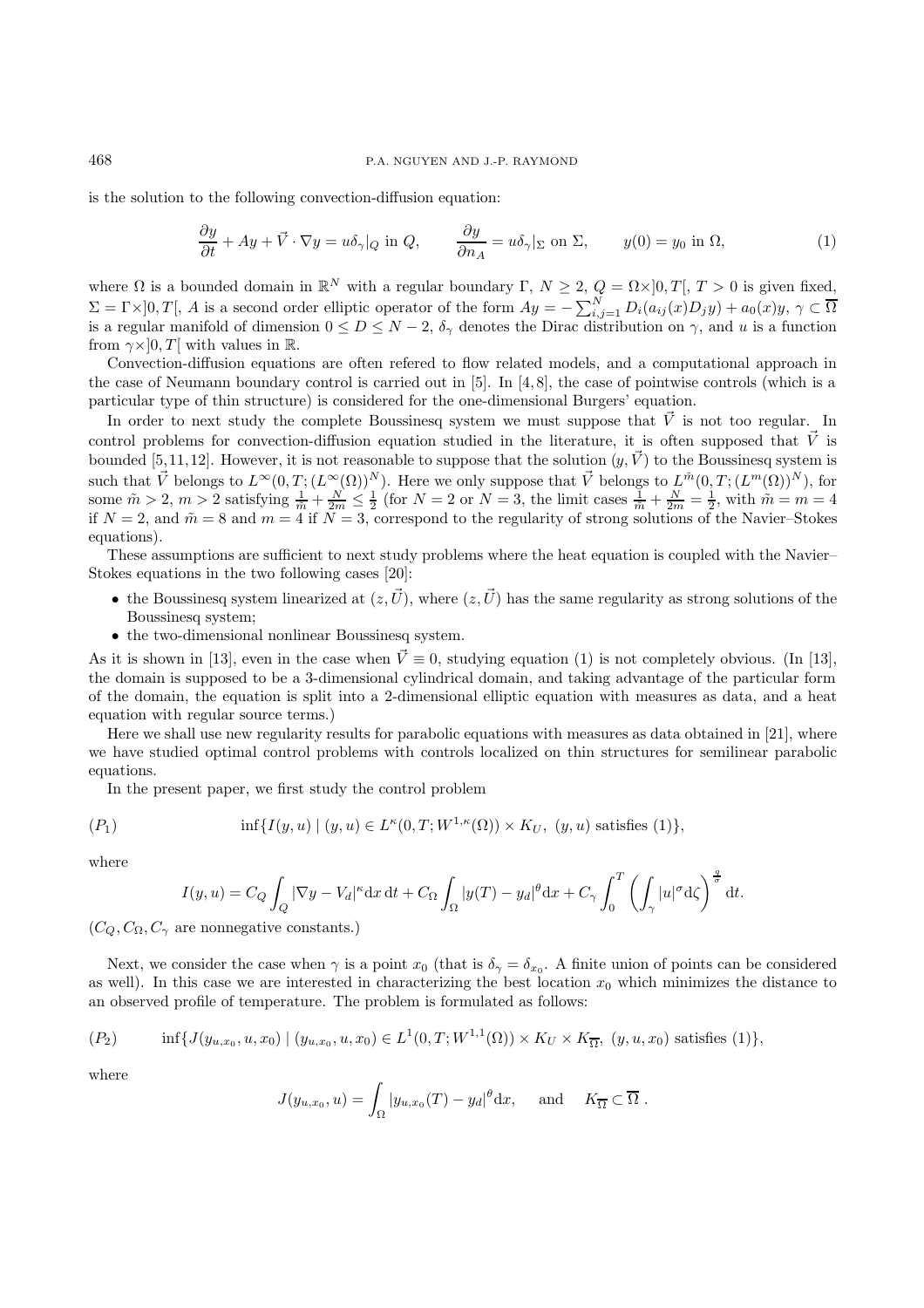This problem can be related to the identification of sources of pollution (see [16]).

Also mention that the techniques we have developed for parabolic equations with measures as data can be adapted to study the corresponding stationnary elliptic equations with measures as data. In both cases (elliptic and parabolic) these new results can be useful to tackle optimal control problems with point observations. In this case the Dirac measures are involved in the adjoint equations [9]. For a review on control problems with pointwise controls we refer to [17] (see also [3]).

Let us briefly present the difficulties encountered in studying  $(P_1)$  and  $(P_2)$ . Equation (1) is an equation with measures as data which may be studied by the transposition method [6]. However the regularity results in the literature [6,18] are not sufficient to deal with the control problems  $(P_1)$  and  $(P_2)$ .

To obtain optimal regularity results for a convection-diffusion equation of the form (1), or for the adjoint equation associated with  $(P_1)$ , throughout the paper the idea consists in studying equations firstly when  $\vec{V} \equiv 0$ , and next, by using a fixed point method, extending theses results to the general case. The fixed point method is developed in details in the proof of Proposition 2.7, and is next used for different propositions in the paper. We prove regularity results for the state equation in Section 2. The control problem  $(P_1)$  is studied in Section 3. The main difficulty to obtain optimality conditions for  $(P_1)$  is to prove that the trace of the adjoint state on  $\gamma \times ]0,T[$  belongs to  $L^{q'}(0,T;L^{\sigma'}(\gamma))$ . The adjoint equation for  $(P_1)$  is of the form

$$
-\frac{\partial p}{\partial t} + Ap - \vec{V} \cdot \nabla p = -\text{ div } \vec{h} \text{ in } Q, \qquad \frac{\partial p}{\partial n_A} = \vec{h} \cdot \vec{n} \text{ on } \Sigma, \qquad p(T) = p_T \text{ in } \Omega.
$$

Still using the fixed point method described above, we study the minimal regularity required on  $\vec{h}$  and  $p_T$ to have  $p|_{\gamma\times]0,T[} \in L^{q'}(0,T;L^{\sigma'}(\gamma))$  (Ths. 3.2, 3.3). Since in the adjoint equation  $\vec{h}$  is equal to  $\kappa C_Q|\nabla y_u V_d|^{k-2}(\nabla y_u - V_d)$ , where  $y_u$  is the solution to (1) corresponding to the optimal control u, and  $p_T$  is equal to  $\theta C_{\Omega}|y_u(T) - y_d|^{\theta - 2}(y_u(T) - y_d)$ , the conditions on  $\vec{h}$  and  $p_T$  to have  $p|_{\gamma \times ]0,T[} \in L^{q'}(0,T; L^{\sigma'}(\gamma))$ , are satisfied under additional conditions on  $\kappa$  and  $\theta$  (these conditions are stated in assumptions (A9, A10)). Optimality conditions for  $(P_1)$  are obtained in Theorem 3.5.

The control problem  $(P_2)$  is studied in Section 4. To obtain optimality conditions for  $(P_2)$ , we prove that the adjoint state belongs to  $L^1(0,T;C^{1,\nu}(\overline{\Omega}))$  (Th. 4.2). Next, we are able to characterize the optimal location of a pointwise control (Th. 4.3).

Numerical experiments for the computation of optimal solutions u for  $(P_1)$ , and optimal pairs  $(u, x_0)$  for  $(P_2)$ are reported in [20] (Chap. 6).

## 2. STATE EQUATION

#### 2.1. **Notation and assumptions**

We make the following assumptions on the data.

(A1) The elliptic operator A is defined by  $Ay = -\sum_{i,j=1}^{N} D_i(a_{ij}(x)D_jy) + a_0(x)y$ . The coefficient  $a_0$  is positive and belongs to  $C(\overline{\Omega})$ , the coefficients  $a_{ij}$  belong to  $C^{1,\nu}(\overline{\Omega})$  with  $0<\nu\leq 1$ ,  $a_{ij}=a_{ji}$ , and they satisfy

$$
\sum_{i,j=1}^{N} a_{ij}(x)\xi_i\xi_j \ge m_0|\xi|^2 \quad \text{for every } \xi \in R^N \text{ and every } x \in \overline{\Omega}, \quad \text{with } m_0 > 0.
$$

(A2) Γ is of class  $C^{\infty}$ , and  $\gamma$  is a submanifold in  $\overline{\Omega}$  of dimension  $D \leq N-2$ , of class  $C^{\overline{k}}$  with  $\overline{k} =$  $\max(2, \left[\frac{N-D}{\sigma'}\right]+1).$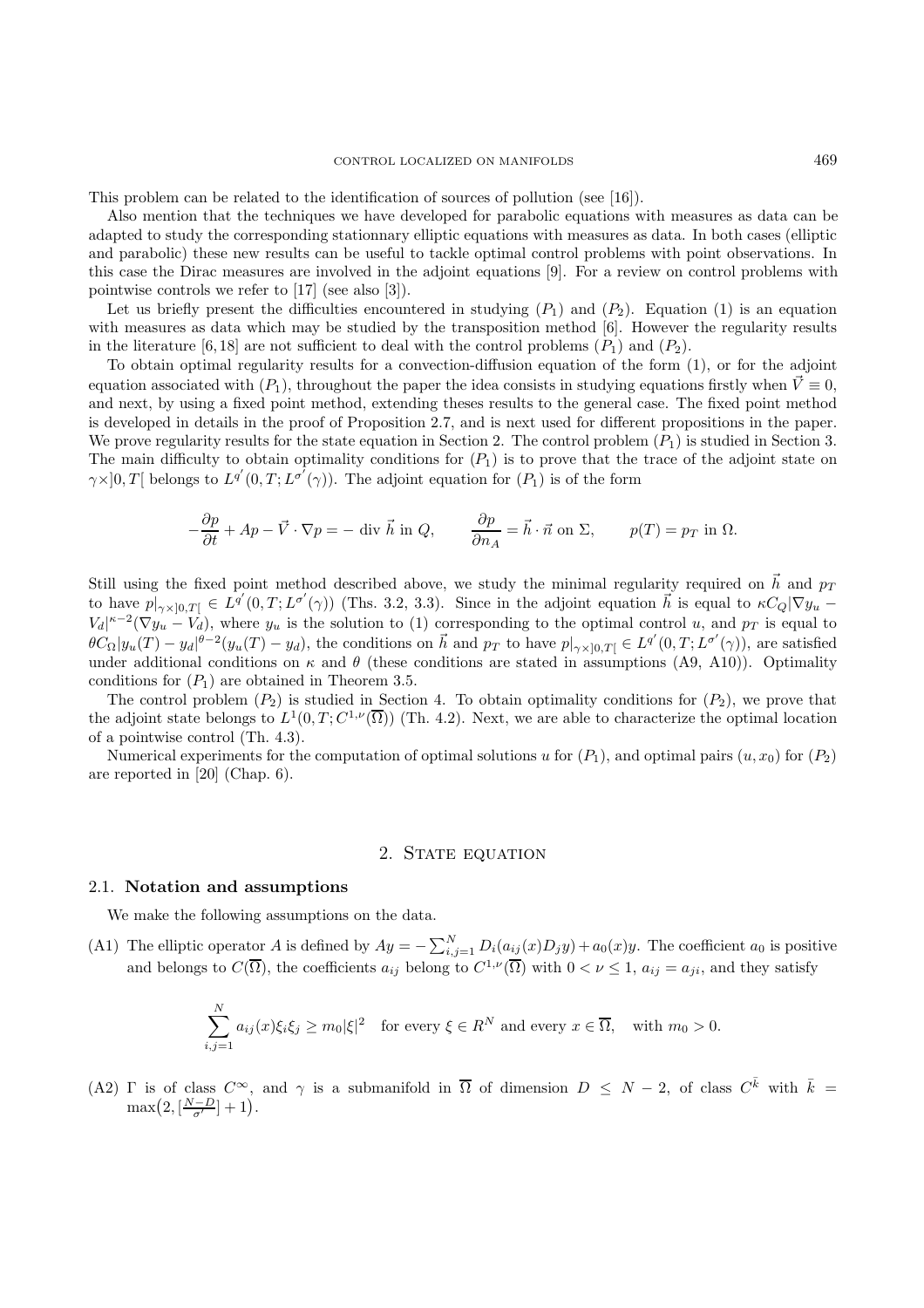(A3)  $\vec{V}$  belongs to  $L^{\tilde{m}}(0, T ; (L^m(\Omega))^N)$  and satisfies

$$
\text{div }\vec{V} = 0 \text{ in } Q, \quad \vec{V} \cdot \vec{n} = 0 \text{ on } \Sigma, \quad 2 < \tilde{m} < \infty, \quad 2 \le N < m < \infty, \quad \frac{1}{\tilde{m}} + \frac{N}{2m} \le \frac{1}{2} ,
$$

where "div" denotes the divergence operator with respect to  $x \in \Omega$ . (A4) *u* belongs to  $L^q(0,T; L^{\sigma}(\gamma))$  with  $q \geq 2$ ,  $\sigma \geq \frac{N}{N-1}$ .

(A5)  $y_0$  belongs to  $L^{\rho}(\Omega)$  with  $\rho = \frac{N}{N - \frac{D}{\sigma'} - \frac{2}{q'}}$ .

- (A6)  $K_U$  is a closed convex subset of  $L^q(0,T;L^\sigma(\gamma))$ . Either  $K_U$  is bounded in  $L^q(0,T;L^\sigma(\gamma))$ , or  $C_\gamma > 0$ .
- (A7) The function  $V_d$  belongs to  $L^{\kappa}(0,T;(L^{\kappa}(\Omega))^N)$ , the function  $y_d$  belongs to  $L^{\theta}(\Omega)$ , with  $\kappa > 1, \theta > 1$ .

**Remark.** For simplicity we have supposed that  $\Gamma$  is of class  $C^{\infty}$ , but the results of the paper can be extended to less regular domains by using the techniques of [7] (Prop. 5).

Throughout the paper, we denote by  $T_{\gamma}$  (respectively  $T_{\gamma \times ]0,T[}$ ,  $T_{\Sigma}$ ) the trace mapping on  $\gamma$  (respectively on  $\gamma \times ]0,T[$ , on  $\Sigma$ ). We denote by C, C<sub>i</sub>, K, K<sub>i</sub> for  $i \in \mathbb{N}$ , various constants depending on known quantities. The same letter may be used for different constants.

In [21] we have studied equation (1) in the case when  $\vec{V} \equiv 0$ . By the transposition method, we have proven the following regularity results.

**Proposition 2.1.** [21] (Prop. 2.3) Suppose that  $\vec{V} \equiv 0$  and  $y_0 \equiv 0$ . Equation (1) admits a unique solution  $y_u$  in  $L^1(0,T;W^{1,1}(\Omega))$ . The mapping  $u \mapsto y_u$  is continuous from  $L^q(0,T;L^{\sigma}(\gamma))$  into  $L^{\delta_1}(0,T;W^{1,d_1}(\Omega))$  for every  $(\delta_1, d_1)$  satisfying:

$$
q \leq \delta_1, \quad \sigma \leq d_1 < \frac{N}{N - \frac{D}{\sigma'} - 1}, \quad \frac{N - D}{2} + \frac{D}{2\sigma} + \frac{1}{q} < \frac{1}{\delta_1} + \frac{N}{2d_1} + \frac{1}{2}, \qquad \text{if } \sigma < \frac{N - D}{N - D - 1},
$$
\n
$$
q \leq \delta_1, \quad 1 < d_1 < \frac{N - D}{N - D - 1}, \quad \frac{N - D}{2} + \frac{1}{q} < \frac{1}{\delta_1} + \frac{N - D}{2d_1} + \frac{1}{2}, \qquad \text{if } \sigma \geq \frac{N - D}{N - D - 1}.
$$
\n
$$
(2)
$$

The mapping that associates  $y_u$  with u is continuous from  $L^q(0,T;L^\sigma(\gamma))$  into  $L^\infty(0,T;L^r(\Omega))$  for every  $1 \leq r <$  $\inf \left\{ \frac{N-D}{N-D-\frac{2}{q'}}, \frac{N}{N-\frac{D}{\sigma'}-\frac{2}{q'}} \right\}$ A Moreover,  $y_u$  belongs to  $C([0,T]; L^r_w(\Omega))$  for every  $1 \leq r < \inf \left\{ \frac{N-D}{N-D-\frac{2}{q'}} , \frac{N}{N-\frac{D}{q'}-\frac{2}{q'}} \right\}$  $\big\}$ .  $(C([0,T];L^r_w(\Omega))$  denotes the space of continuous functions from  $[0,T]$  into  $L^r(\Omega)$ , endowed with its weak topology.)

**Remark.** The conditions expressed in (2) can be written in the following shorter form

$$
q \leq \delta_1, \quad \sigma \leq d_1, \quad \frac{N-D}{2} + \frac{D}{2\sigma} + \frac{1}{q} < \frac{1}{\delta_1} + \frac{N}{2d_1} + \frac{1}{2} \tag{3}
$$

Indeed if  $d_1 > \sigma$ , taking  $\delta_1 = q$  in (3), we obtain:

$$
\frac{N-D}{2} + \frac{D}{2d_1} < \frac{N-D}{2} + \frac{D}{2\sigma} < \frac{N}{2d_1} + \frac{1}{2}.
$$

Therefore we have  $\sigma \leq d_1 < \frac{N-D}{N-D-1}$ . This means that (3) cannot be used if  $\sigma \geq \frac{N-D}{N-D-1}$ . Now, if  $u \in$  $L^q(0,T;L^{\sigma}(\gamma))$  with  $\sigma \geq \frac{N-D}{N-D-1}$ , then  $u \in L^q(0,T;L^{\hat{\sigma}}(\gamma))$  for any  $\hat{\sigma} < \frac{N-D}{N-D-1}$ . Therefore y belongs to  $L^{\delta_1}(0,T;W^{1,d_1}(\Omega))$  for every  $(\delta_1,d_1)$  satisfying:

$$
q \leq \delta_1, \quad \hat{\sigma} = d_1 < \frac{N - D}{N - D - 1} \text{ and } \frac{N - D}{2} + \frac{D}{2\hat{\sigma}} + \frac{1}{q} < \frac{1}{\delta_1} + \frac{N}{2d_1} + \frac{1}{2},
$$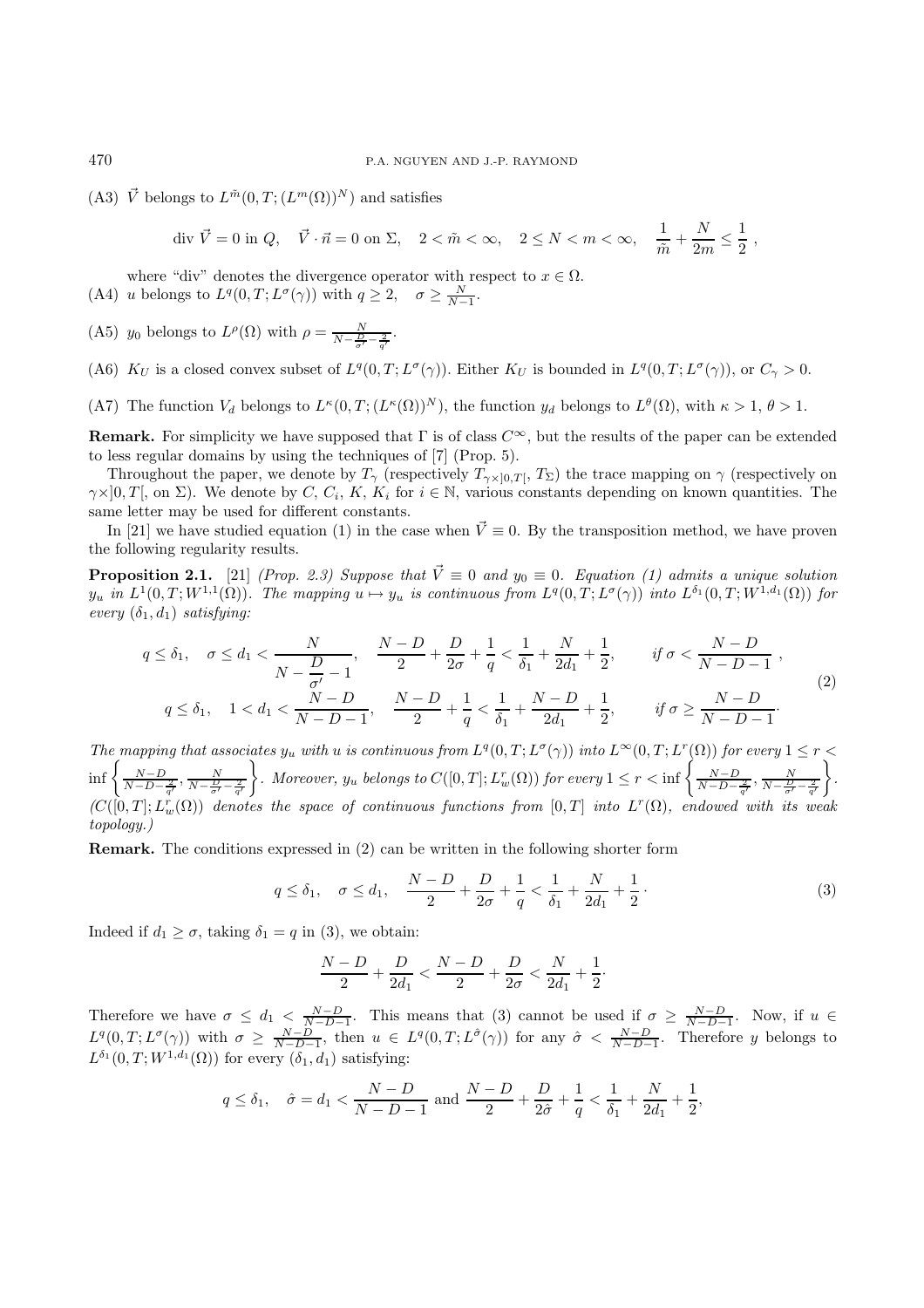that is

$$
\frac{N-D}{2} + \frac{1}{q} < \frac{1}{\delta_1} + \frac{N-D}{2d_1} + \frac{1}{2},
$$

which is nothing else than the second condition in (2). Finally observe that the condition  $d_1 < \frac{N}{N-\frac{D}{\sigma'}-1}$ follows from (3) by taking  $\delta_1 = q$ . Even if (2) and (3) are equivalent, using (2) avoids forgetting the condition  $d_1 < \frac{N-D}{N-D-1}.$ 

**Proposition 2.2.** [21] (Prop. 2.5) Suppose that  $\vec{V} \equiv 0$  and  $u \equiv 0$ . Let  $y_0$  belong to  $L^{\rho}(\Omega)$  with  $\rho = \frac{N}{N - \frac{D}{\sigma'} - \frac{2}{q'}}$ , and let y be the solution to equation (1). The mapping  $y_0 \mapsto y$  is continuous from  $L^{\rho}(\Omega)$  into  $L^{\infty}(0,T;L^{\rho}(\Omega))$  $L^{\delta_2}(0,T;W^{1,d_2}(\Omega))$ , for every  $(\delta_2,d_2)$  satisfying

$$
1 < \delta_2 < 2, \quad \rho \le d_2 < \frac{N\rho}{N - \rho}, \quad 1 + \frac{N}{2\rho} < \frac{1}{\delta_2} + \frac{N}{2d_2} + \frac{1}{2} \,. \tag{4}
$$

In this section we want to extend these results to the case when  $\vec{V}$  satisfies (A3) (Props. 2.7 and 2.8). Due to the weak regularity of  $\vec{V}$ , we cannot use the transposition method. We obtain existence and regularity results for equation (1) by using a fixed point method. For this, we need some preliminary estimates that are stated below.

## 2.2. **Preliminary estimates**

First recall some results for analytic semigroups. We denote by  $\tilde{A}$  the operator defined by

$$
\mathcal{D}(\tilde{A}) = \left\{ y \in C^2(\overline{\Omega}) \mid \frac{\partial y}{\partial n_A} = 0 \text{ on } \Gamma \right\}, \quad \tilde{A}y = Ay.
$$

For  $1 \leq \ell < \infty$ , we denote by  $A_{\ell}$  the closure of  $\tilde{A}$  in  $L^{\ell}(\Omega)$ . The operator  $-A_{\ell}$  is the generator of a strongly continuous analytic semigroup  $S_{\ell}(t)_{t\geq0}$  in  $L^{\ell}(\Omega)$  [2]. For  $1 < \ell < \infty$  the domain of  $A_{\ell}$  is  $\mathcal{D}(A_{\ell}) =$  $\left\{y \in W^{2,\ell}(\Omega) \mid \frac{\partial y}{\partial n_A} = 0 \text{ on } \Gamma\right\}.$  For any  $1 \leq \ell < \infty$ , 0 belongs to the resolvent of  $-A_{\ell}$  and there exists  $\delta > 0$ such that  $\text{Re}\,\sigma(A_\ell) \geq \delta$  (it is a consequence of (A1) and of the fact that  $\sigma(A_\ell)$  is independent of  $\ell$ ). Therefore, for  $\alpha > 0$ , there exists a constant  $K = K(\ell, \alpha)$  such that

$$
||A_{\ell}^{\alpha} S_{\ell}(t)\varphi||_{L^{\ell}(\Omega)} \leq K t^{-\alpha} ||\varphi||_{L^{\ell}(\Omega)},
$$

for every  $t > 0$  and every  $\varphi \in L^{\ell}(\Omega)$  (see [14, 22],  $A_{\ell}^{\alpha}$  is the  $\alpha$ -power of  $A_{\ell}$ ). Thanks to this result the following lemma can be established.

**Lemma 2.1.** [2,24] For every  $1 \leq \ell \leq \lambda \leq \infty$  with  $\ell < \infty$ , there exists a constant  $K_1 = K_1(\lambda, \ell)$  such that

$$
||S_{\ell}(t)\varphi||_{L^{\lambda}(\Omega)} \leq K_1 t^{-\frac{N}{2}(\frac{1}{\ell}-\frac{1}{\lambda})} ||\varphi||_{L^{\ell}(\Omega)} \tag{5}
$$

for every  $\varphi \in L^{\ell}(\Omega)$  and every  $t > 0$ . For every  $1 \leq \ell \leq \lambda \leq \infty$  with  $\ell < \infty$ , and every  $\alpha > 0$ , there exists a constant  $K_2 = K_2(\lambda, \ell, \alpha)$  such that

$$
||A_{\ell}^{\alpha} S_{\ell}(t)\varphi||_{L^{\lambda}(\Omega)} \le K_2 t^{-\frac{N}{2}(\frac{1}{\ell} - \frac{1}{\lambda}) - \alpha} ||\varphi||_{L^{\ell}(\Omega)} \tag{6}
$$

for every  $\varphi \in L^{\ell}(\Omega)$  and every  $t > 0$ .

**Proposition 2.3.** [1] (Th. 7.58) If assumption (A2) is satisfied, then  $T_{\gamma}$  is a continuous linear operator from  $W^{r,p}(\Omega)$  into  $L^q(\gamma)$  for all  $(r, p, q)$  such that  $0 \le r \le \bar{k}$ ,  $0 < N - rp < D$ ,  $p \le q < \frac{Dp}{N - rp}$ .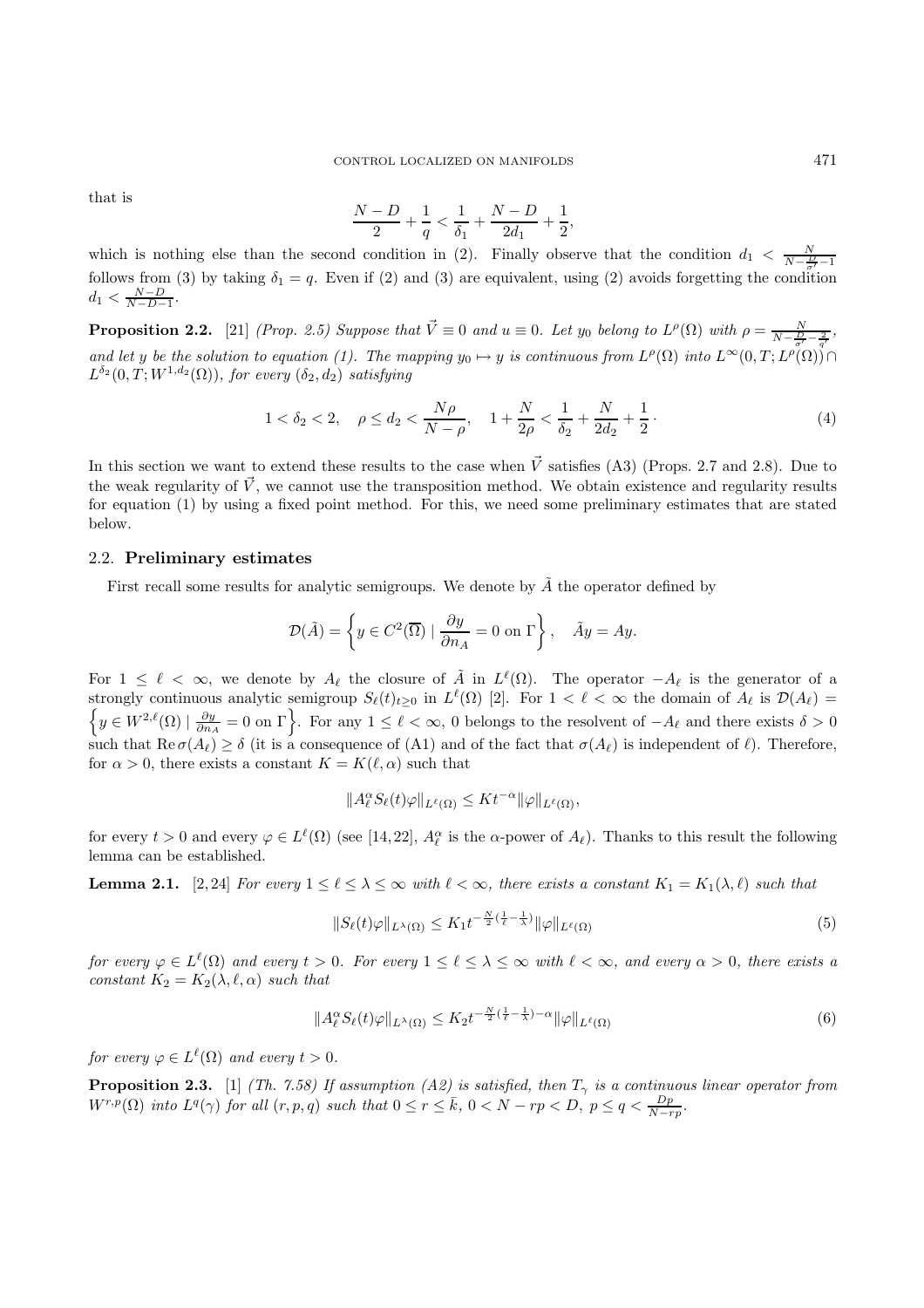**Remark.** Theorem 7.58 in [1] is stated with  $\Omega$  and  $\gamma$  replaced by  $\mathbb{R}^N$  and  $\mathbb{R}^D$ , but as it is noticed in [1], just before Theorem 7.58, the statement is also true for domains by using coverings, partitions of unity, and diffeomorphisms of class  $C^{\bar{k}}$ .

**Proposition 2.4.** [21] (Prop. 2.1) Let  $\phi$  be in  $\mathcal{D}(\Omega)$ , and w be the solution of the Cauchy problem:

$$
\frac{\partial w}{\partial t} + Aw = 0 \text{ in } Q, \qquad \frac{\partial w}{\partial n_A} = 0 \text{ on } \Sigma, \qquad w(0) = A_{d'}^{\alpha} \phi \text{ in } \Omega,
$$
 (7)

where  $0 \leq \alpha \leq 1$ . The mapping that associates w with  $\phi$  is continuous from  $L^{d'}(\Omega)$  into  $L^{i}(0,T;W^{r,j}(\Omega))$  for all  $(\alpha, q, j, i, r, d)$  satisfying:

$$
2 > r \ge 0, \quad i \ge 1, \quad j \ge d', \quad \alpha + \frac{r}{2} + \frac{N}{2d'} < \frac{1}{i} + \frac{N}{2j} \,. \tag{8}
$$

**Proposition 2.5.** Let  $\vec{f}$  be in  $(\mathcal{D}(Q))^N$ , and z be the solution of the equation:

$$
\frac{\partial z}{\partial t} + Az = \text{ div } \vec{f} \text{ in } Q, \qquad \frac{\partial z}{\partial n_A} = 0 \text{ on } \Sigma, \qquad z(0) = 0 \text{ in } \Omega. \tag{9}
$$

The mapping that associates z with  $\vec{f}$  is continuous from  $L^{\tilde{\eta}}(0,T; (L^{\eta}(\Omega))^{N})$  into  $L^{\tilde{\eta}}(0,T; W^{1,\eta}(\Omega))$ . It is also continuous from  $L^{\tilde{\eta}}(0,T;(L^{\eta}(\Omega))^N)$  into  $L^{\delta}(0,T;W^{r,d}(\Omega))$  for all  $(r,\tilde{\eta},\eta,\delta,d)$  satisfying:

$$
0 \le r < 1, \ 1 \le \tilde{\eta} \le \delta, \ 1 < \eta \le d, \ \frac{r}{2} + \frac{1}{\tilde{\eta}} + \frac{N}{2\eta} < \frac{1}{\delta} + \frac{N}{2d} + \frac{1}{2} \,. \tag{10}
$$

The mapping that associates z with  $\vec{f}$  is continuous from  $L^{\tilde{\eta}}(0,T; (L^{\eta}(\Omega))^N)$  into  $L^{\delta}(0,T; L^d(\Omega))$  for all  $(\tilde{\eta}, \eta, \delta, d)$ satisfying:

$$
1 < \tilde{\eta} < \delta, \ 1 < \eta \le d, \ \frac{1}{\tilde{\eta}} + \frac{N}{2\eta} \le \frac{1}{\delta} + \frac{N}{2d} + \frac{1}{2} \tag{11}
$$

**Remark.** Since  $\vec{f}$  belongs to  $(\mathcal{D}(Q))^N$ , equation (9) is defined in a classical sense.

Proof. The first continuity results are already proved in [21] and [27]. Here we only prove the second one. Let w be the solution of the Cauchy problem (7) when  $\alpha = 0$ , then:

$$
\int_{\Omega} z(x,t)\phi(x) dx = \int_{0}^{t} \left\{ \frac{d}{d\tau} \int_{\Omega} w(x,t-\tau)z(x,\tau) dx \right\} d\tau
$$
  
\n
$$
= \int_{0}^{t} \int_{\Omega} \left\{ -\frac{\partial w}{\partial t}(x,t-\tau)z(x,\tau) + w(x,t-\tau) \frac{\partial z}{\partial t}(x,\tau) \right\} dxd\tau
$$
  
\n
$$
= \int_{0}^{t} \int_{\Omega} \left\{ Aw(x,t-\tau)z(x,\tau) - w(x,t-\tau)Az(x,\tau) + \operatorname{div} \vec{f}(x,\tau)w(x,t-\tau) \right\} dxd\tau
$$
  
\n
$$
= -\int_{0}^{t} \int_{\Omega} \nabla w(x,t-\tau) \cdot \vec{f}(x,\tau) dxd\tau.
$$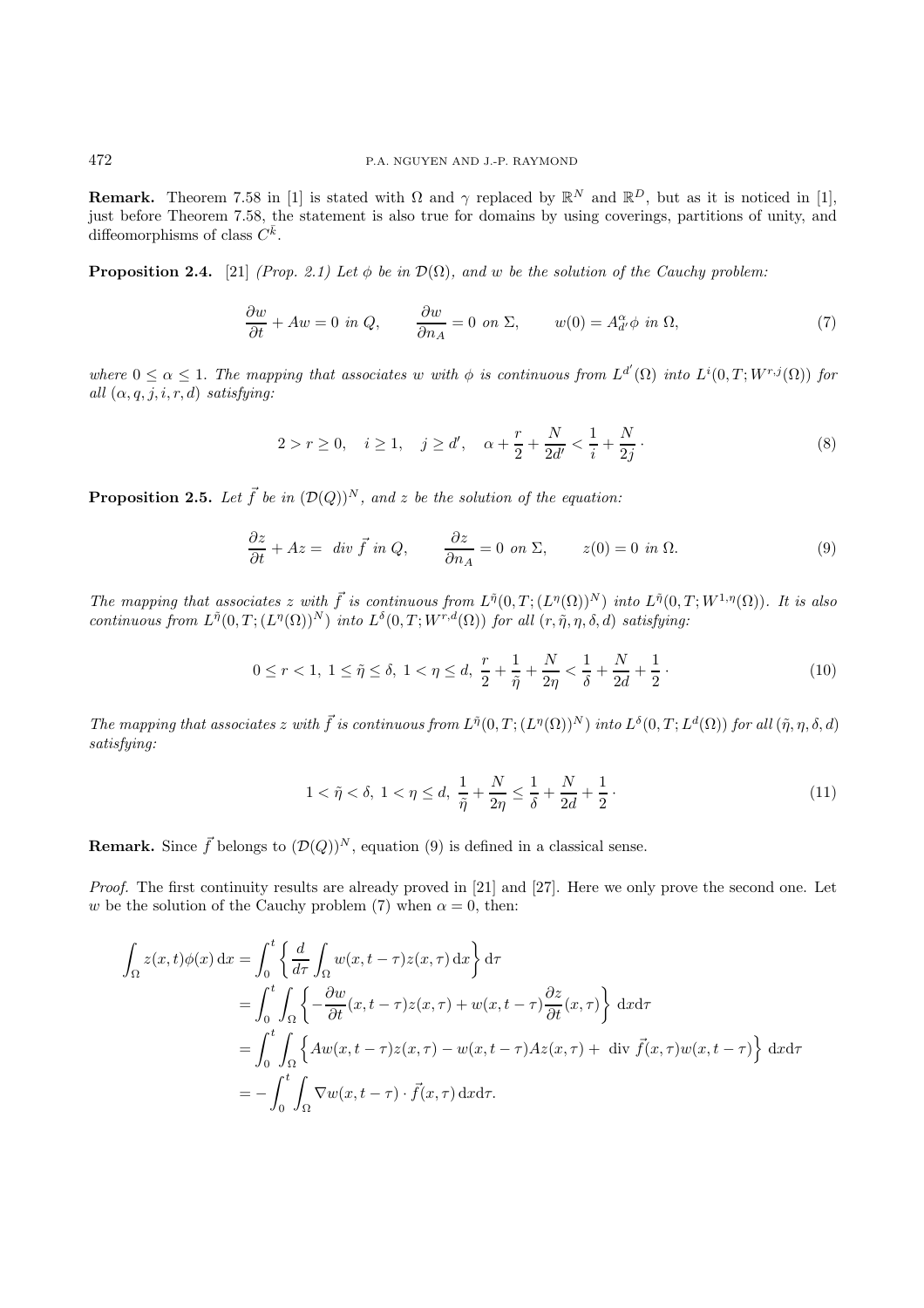Using (6) in Lemma 2.1 with  $1 \le d' \le \eta' \le \infty, d' < \infty$ , we have:

$$
||z(t)||_{L^{d}(\Omega)} = \sup \left\{ \left| \int_{\Omega} z(x, t) \phi(x) dx \right|, ||\phi||_{L^{d'}(\Omega)} = 1 \right\}
$$
  

$$
= \sup \left\{ \left| \int_{0}^{t} \int_{\Omega} \nabla w(x, t - \tau) \cdot \vec{f}(x, \tau) dx d\tau \right|, ||\phi||_{L^{d'}(\Omega)} = 1 \right\}
$$
  

$$
\leq K \int_{0}^{t} (t - \tau)^{-\frac{1}{2} - \frac{N}{2}(\frac{1}{\eta} - \frac{1}{d})} ||\vec{f}(\tau)||_{(L^{\eta}(\Omega))^{N}} d\tau.
$$

The mapping  $\tau \mapsto ||\vec{f}(\tau)||_{(L^{\eta}(\Omega))^N}$  belongs to  $L^{\tilde{\eta}}(0,T)$ . We denote by  $L^i_*(0,T)$  the weak- $L^i(0,T)$  space defined as follows  $([23], p. 30)$ :

$$
L^i_*(0,T) := \left\{ g : (0,T) \mapsto R \mid g \text{ is measurable, and } \sup_{\xi > 0} (\xi^i \mathcal{L}^1\{ t \mid |g(t)| > \xi \}) < \infty \right\},\
$$

where  $\mathcal{L}^1$  denotes the Lebesgue measure on  $(0,T)$ . Then the mapping  $t \mapsto t^{-\frac{1}{2}-\frac{N}{2}(\frac{1}{\eta}-\frac{1}{d})}$  belongs to  $L^i_*(0,T)$ with  $i > 1$  defined by  $\frac{1}{2} + \frac{N}{2}(\frac{1}{\eta} - \frac{1}{d}) = \frac{1}{i}$ . Due to (11),  $1 + \frac{1}{\delta} \ge \frac{1}{i} + \frac{1}{\tilde{\eta}}$ . From the generalized Young inequality, it follows that the mapping  $t \mapsto \int_0^t (t - \tau)^{-\frac{1}{2} - \frac{N}{2}(\frac{1}{\eta} - \frac{1}{d})} \|\vec{f}(\tau)\|_{(L^{\eta}(\Omega))^{N}} d\tau$  belongs to  $L^{\delta}(0,T)$ , and the proof is  $\Box$ complete.

**Remark.** Since  $(\mathcal{D}(Q))^N$  is dense in  $L^{\tilde{\eta}}(0,T;(L^{\eta}(\Omega))^N)$ , the regularity result of Proposition 2.5 is also true for the solution  $z$  to the variational equation

$$
-\int_{Q} z \frac{\partial \phi}{\partial t} dx dt + \int_{Q} \sum_{i,j=1}^{N} a_{ij} D_{j} z D_{i} \phi dx dt + \int_{Q} a_{0} z \phi dx dt dx dt = -\int_{Q} \vec{f} \cdot \nabla \phi dx dt,
$$

for all  $\phi \in C^1(\overline{Q})$  such that  $\phi(T) = 0$  on  $\overline{\Omega}$ , where  $\overrightarrow{f} \in L^{\tilde{\eta}}(0,T;(L^{\eta}(\Omega))^N)$ .

−

**Proposition 2.6.** Let f be in  $\mathcal{D}(Q)$ , and z be the solution of the equation:

$$
\frac{\partial z}{\partial t} + Az = f \text{ in } Q, \qquad \frac{\partial z}{\partial n_A} = 0 \text{ on } \Sigma, \qquad z(0) = 0 \text{ in } \Omega. \tag{12}
$$

The mapping that associates z with f is continuous from  $L^{\tilde{\eta}}(0,T;L^{\eta}(\Omega))$  into  $L^{\delta}(0,T;W^{r,d}(\Omega))$  for all  $(r,\tilde{\eta},\eta,\delta,d)$ satisfying:

$$
0 \le r < 2, \ 1 \le \tilde{\eta} \le \delta, \ 1 < \eta \le d, \ \frac{r}{2} + \frac{1}{\tilde{\eta}} + \frac{N}{2\eta} < \frac{1}{\delta} + \frac{N}{2d} + 1. \tag{13}
$$

The mapping that associates z with f is continuous from  $L^{\tilde{\eta}}(0,T;L^{\eta}(\Omega))$  into  $L^{\delta}(0,T;W^{k,d}(\Omega))$  for all  $(k,\tilde{\eta},\eta,\delta,d)$ satisfying:

$$
k = 0 \text{ or } k = 1, \ 1 < \tilde{\eta} < \delta, \ 1 < \eta \le d, \ \frac{k}{2} + \frac{1}{\tilde{\eta}} + \frac{N}{2\eta} \le \frac{1}{\delta} + \frac{N}{2d} + 1. \tag{14}
$$

*Proof.* The first continuity result is already proved in [21]. Here we only prove the second one. Let us set  $\alpha = \frac{k}{2}$ . We have  $D(A_d^0) = L^d(\Omega)$  and  $D(A_d^{\frac{1}{2}}) = W^{1,d}(\Omega)$ . Let w be the solution of the Cauchy problem (7), then:

$$
\int_{\Omega} A_d^{\alpha} z(x, t) \phi(x) dx = \int_0^t \int_{\Omega} A_{d'}^{\alpha} S_{d'}(t - \tau) \phi(x) f(x, \tau) dx d\tau.
$$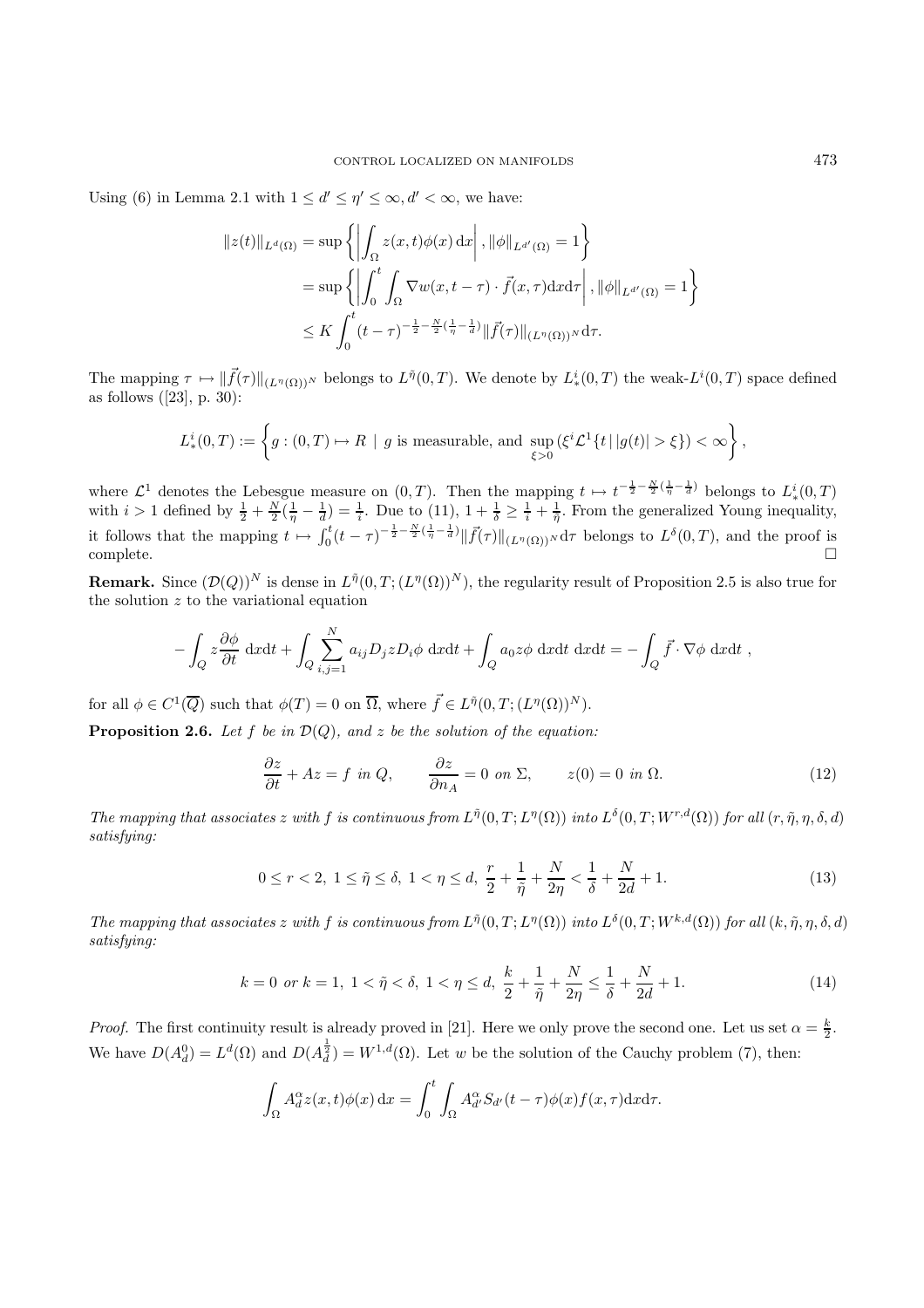Using (6) in Lemma 2.1 with  $1 \le d' \le \eta' \le \infty, d' < \infty$ , we have:

$$
||z(t)||_{W^{k,d}(\Omega)} \leq C||A_d^{\alpha}z(t)||_{L^d(\Omega)} \leq C \sup \left\{ \left| \int_{\Omega} A_d^{\alpha}z(x,t)\phi(x) dx \right|, ||\phi||_{L^{d'}(\Omega)} = 1 \right\}
$$
  

$$
= C \sup \left\{ \left| \int_0^t \int_{\Omega} A_{d'}^{\alpha} S_{d'}(t-\tau)\phi f(\tau) dx d\tau \right|, ||\phi||_{L^{d'}(\Omega)} = 1 \right\}
$$
  

$$
\leq C \int_0^t (t-\tau)^{-\alpha-\frac{N}{2}(\frac{1}{\eta}-\frac{1}{d})} ||f(\tau)||_{L^{\eta}(\Omega)} d\tau.
$$

The mapping  $\tau \mapsto ||f(\tau)||_{L^{\eta}(\Omega)}$  belongs to  $L^{\tilde{\eta}}(0,T)$ . The mapping  $t \mapsto t^{-\alpha-\frac{N}{2}(\frac{1}{\eta}-\frac{1}{d})}$  belongs to  $L^i_*(0,T)$  with  $i > 1$  defined by  $\alpha + \frac{N}{2}(\frac{1}{\eta} - \frac{1}{d}) = \frac{1}{i}$ . Due to (14),  $1 + \frac{1}{\delta} \geq \frac{1}{i} + \frac{1}{\tilde{\eta}}$ . From the generalized Young inequality, it follows that the mapping  $t \mapsto \int_0^t (t - \tau)^{-\alpha - \frac{N}{2}(\frac{1}{\eta} - \frac{1}{d})} ||f(\tau)||_{L^{\eta}(\Omega)} d\tau$  belongs to  $L^{\delta}(0,T)$ .

### 2.3. **State equation**

In this section, we prove regularity results for equation (1). We shall say that a function  $y \in L^{\delta}(0,T;W^{1,d}(\Omega))$ is a weak solution to equation (1) if and only if  $\delta \geq \tilde{m}'$ ,  $d \geq m'$  and

$$
-\int_{Q} y \frac{\partial \phi}{\partial t} dx dt + \int_{Q} \sum_{i,j=1}^{N} a_{ij}(x) D_{j} y D_{i} \phi dx dt + \int_{Q} a_{0} y \phi dx dt + \int_{Q} \vec{V} \cdot \nabla y \phi dx dt
$$

$$
= \int_{0}^{T} \int_{\gamma} u \phi d\zeta dt + \int_{\Omega} \phi(0) y_{0} dx \quad \text{for all } \phi \in C^{1}(\overline{Q}) \text{ such that } \phi(T) = 0 \text{ on } \overline{\Omega}. \tag{15}
$$

To simplify the writing, throughout the sequel, we suppose that  $\gamma$  is included in Γ, but the results are true for  $\gamma \subset \overline{\Omega}$ .

**Proposition 2.7.** We consider the equation

$$
\frac{\partial y}{\partial t} + Ay + \vec{V} \cdot \nabla y = 0 \text{ in } Q, \qquad \frac{\partial y}{\partial n_A} = u \delta_\gamma \text{ on } \Sigma, \qquad y(0) = 0 \text{ in } \Omega. \tag{16}
$$

Equation (16) admits a unique solution y in  $L^{\hat{\delta}}(0,T;W^{1,\hat{d}}(\Omega))$  for all  $(\hat{\delta},\hat{d})$  obeying  $\tilde{m}' < \hat{\delta} \leq q, m' < \hat{d} <$  $\inf \left\{\frac{N}{N-\frac{D}{\sigma'}-1}, \frac{N-D}{N-D-1}\right\}$ . Moreover, the mapping that associates y with u is continuous from  $L^q(0,T;L^{\sigma}(\gamma))$  into  $L^{\delta}(0,T;W^{1,d}(\Omega))$  for every  $(\delta, d)$  satisfying:

$$
q \leq \delta, \quad \sigma \leq d < \frac{N}{N - \frac{D}{\sigma'} - 1}, \quad \frac{N - D}{2} + \frac{D}{2\sigma} + \frac{1}{q} < \frac{1}{\delta} + \frac{N}{2d} + \frac{1}{2}, \quad \text{if } \sigma < \frac{N - D}{N - D - 1},
$$
\n
$$
q \leq \delta, \quad m' < d < \frac{N - D}{N - D - 1}, \quad \frac{N - D}{2} + \frac{1}{q} < \frac{1}{\delta} + \frac{N - D}{2d} + \frac{1}{2}, \quad \text{if } \sigma \geq \frac{N - D}{N - D - 1}.
$$
\n
$$
(17)
$$

The mapping that associates y with u is continuous from  $L^q(0,T;L^\sigma(\gamma))$  into  $L^\infty(0,T;L^r(\Omega))$  for every  $1 \leq r <$  $\inf \left\{ \frac{N}{N-\frac{D}{N-D}-\frac{2}{q'}}, \frac{N}{N-\frac{D}{\sigma'}-\frac{2}{q'}} \right\}$  $\mathcal{L}$  $.\qquad\textit{Moreover,}\quad y\quad\textit{belongs}\quad\textit{to}\quad C([0,T];L_w^r(\Omega))\quad\textit{for}\quad\textit{every}\quad 1\quad\leq\quad r\quad<\quad$  $\inf \left\{ \frac{N}{N-\frac{D}{N-D}-\frac{2}{q'}}, \frac{N}{N-\frac{D}{\sigma'}-\frac{2}{q'}} \right\}$  $\big\}$ .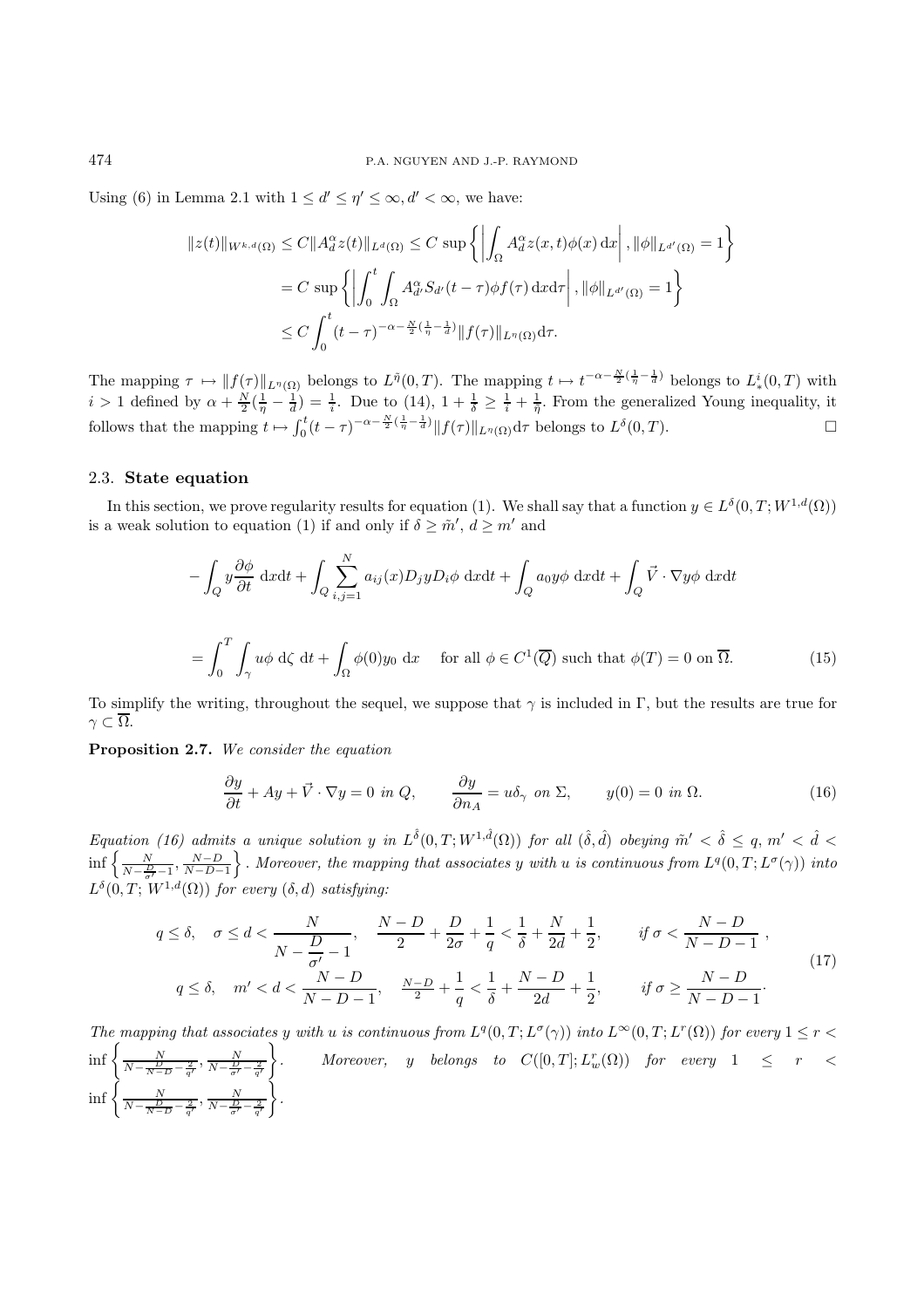Proof. 1 - **Existence of a local solution.** Let us set  $Q_{\bar{t}} := \Omega \times ]0, \bar{t}|$ ,  $\Sigma_{\bar{t}} := \Gamma \times ]0, \bar{t}|$ . Let  $(\delta, d)$  be a pair obeying (17). By a fixed point method, we prove that the equation

$$
\frac{\partial y}{\partial t} + Ay + \vec{V} \cdot \nabla y = 0 \text{ in } Q_{\bar{t}}, \qquad \frac{\partial y}{\partial n_A} = u \delta_\gamma \text{ on } \Sigma_{\bar{t}}, \qquad y(0) = 0 \text{ in } \Omega,
$$
\n(18)

admits a solution for  $\bar{t} > 0$  small enough. Let  $\xi$  belong to  $L^{\delta}(0,\bar{t};W^{1,d}(\Omega))$ , and  $y_{\xi}$  be the solution to the equation:

$$
\frac{\partial y_{\xi}}{\partial t} + Ay_{\xi} = -\vec{V} \cdot \nabla \xi \text{ in } Q_{\bar{t}}, \quad \frac{\partial y_{\xi}}{\partial n_A} = u\delta_{\gamma} \text{ on } \Sigma_{\bar{t}}, \quad y_{\xi}(0) = 0 \text{ in } \Omega.
$$
 (19)

Then  $y_{\xi} = \hat{y} + \tilde{y}$ , where  $\hat{y}$  and  $\tilde{y}$  are the solutions to the equations:

$$
\frac{\partial \hat{y}}{\partial t} + A\hat{y} = 0 \text{ in } Q_{\bar{t}}, \quad \frac{\partial \hat{y}}{\partial n_A} = u\delta_{\gamma} \text{ on } \Sigma_{\bar{t}}, \quad \hat{y}(0) = 0 \text{ in } \Omega,
$$
  

$$
\frac{\partial \tilde{y}}{\partial t} + A\tilde{y} = -\vec{V} \cdot \nabla \xi \text{ in } Q_{\bar{t}}, \quad \frac{\partial \tilde{y}}{\partial n_A} = 0 \text{ on } \Sigma_{\bar{t}}, \quad \tilde{y}(0) = 0 \text{ in } \Omega.
$$

From Proposition 2.1, we know that  $\hat{y} \in L^{\delta}(0,\bar{t};W^{1,d}(\Omega))$ . Since  $\delta \ge q \ge 2 > \tilde{m}'$ , and  $d \ge \sigma \ge \frac{N}{N-1} > m'$ , then  $\frac{\tilde{m}\delta}{\tilde{m}+\delta} > 1$ ,  $\frac{md}{m+d} > 1$ , and  $\vec{V} \cdot \nabla \xi \in L^{\frac{\tilde{m}\delta}{\tilde{m}+\delta}}(0,\bar{t};L^{\frac{md}{m+d}}(\Omega))$ . Due to Proposition 2.6, it follows that  $\tilde{y} \in$  $L^{\delta}(0,\bar{t};W^{1,d}(\Omega))$ . Thus  $y_{\xi}$  belongs to  $L^{\delta}(0,\bar{t};W^{1,d}(\Omega))$ .

Let  $\xi_1$  and  $\xi_2$  belong to  $L^{\delta}(0,\bar{t};W^{1,d}(\Omega))$ . Still with Proposition 2.6, we have

$$
||y_{\xi_1}-y_{\xi_2}||_{L^{\delta}(0,\bar{t};W^{1,d}(\Omega))}\leq C_1||\vec{V}||_{L^{\tilde{m}}(0,\bar{t};L^m(\Omega)^N)}||\xi_1-\xi_2||_{L^{\delta}(0,\bar{t};W^{1,d}(\Omega))},
$$

where  $C_1$  can be chosen depending on T, but independent of  $\bar{t}$ . The mapping  $t \mapsto C_1^{\tilde{m}} \int_0^t \| \vec{V}(x,\tau) \|_{L^m(\Omega)}^{\tilde{m}} d\tau$  is absolutely continuous, then there exists  $\bar{t} > 0$  such that  $C_1(\int_t^{\min\{t+\bar{t},T\}} \|\vec{V}(\cdot,\tau)\|_{L^m(\Omega)}^{\tilde{m}} d\tau)^{\frac{1}{m}} \leq C = \frac{1}{2}$  for all  $t \in [0,T]$ . Thus the mapping  $\xi \mapsto y_{\xi}$  is a contraction in the Banach space  $L^{\delta}(0,\bar{t};W^{1,d}(\Omega))$ .

2 - **Estimate of the local solution.** Consider the sequence  $(\xi_n)_n$  defined by  $\xi_0 = 0$  and  $\xi_n = y_{\xi_{n-1}}$ . Then  $(\xi_n)_n$  converges to the unique solution y of (18). From the definition of  $y_{\xi_0}$ , and due to Proposition 2.1, we deduce that

$$
||y_{\xi_0}||_{L^{\delta}(0,\bar{t};W^{1,d}(\Omega))} \leq K||u||_{L^q(0,\bar{t};L^{\sigma}(\gamma))}.
$$

Moreover for all  $n$  we have

$$
||y_{\xi_n}||_{L^{\delta}(0,\bar{t};W^{1,d}(\Omega))} \leq 2||y_{\xi_0}||_{L^{\delta}(0,\bar{t};W^{1,d}(\Omega))} \leq K||u||_{L^q(0,T;L^{\sigma}(\gamma))}.
$$

By letting *n* goes to  $\infty$ , we obtain:

$$
||y||_{L^{\delta}(0,\bar{t};W^{1,d}(\Omega))} \le K||u||_{L^{q}(0,T;L^{\sigma}(\gamma))}.
$$
\n(20)

3 - **Existence of a global solution.** We prove that a solution exists in  $L^{\delta}(0,T;W^{1,d}(\Omega))$ , by repeating the above process. Let  $\hat{y}$  be the solution constructed on  $(0,\bar{t})$  in Step 2. Let  $(\hat{\xi}_1, \hat{\xi}_2)$  belong to  $L^{\delta}(\bar{t}, 2\bar{t}; W^{1,d}(\Omega)).$ Define  $(\xi_1, \xi_2)$  belonging to  $L^{\delta}(0, 2\bar{t}; W^{1,d}(\Omega))$  by  $\xi_1 = \xi_2 = \hat{y}$  on  $(0, \bar{t})$ , and  $\xi_1 = \hat{\xi}_1$ ,  $\xi_2 = \hat{\xi}_2$  on  $(\bar{t}, 2\bar{t})$ . We still denote by  $y_{\xi_i}$  the solution to equation (19) on  $(0, 2\bar{t})$  corresponding to  $\xi_i$  for  $i = 1, 2$ . As in Step 2, we have:

$$
||y_{\xi_1} - y_{\xi_2}||_{L^{\delta}(0, 2\bar{t}; W^{1,d}(\Omega))} = ||y_{\xi_1} - y_{\xi_2}||_{L^{\delta}(\bar{t}, 2\bar{t}; W^{1,d}(\Omega))} \leq \frac{1}{2}||\xi_1 - \xi_2||_{L^{\delta}(0, 2\bar{t}; W^{1,d}(\Omega))}.
$$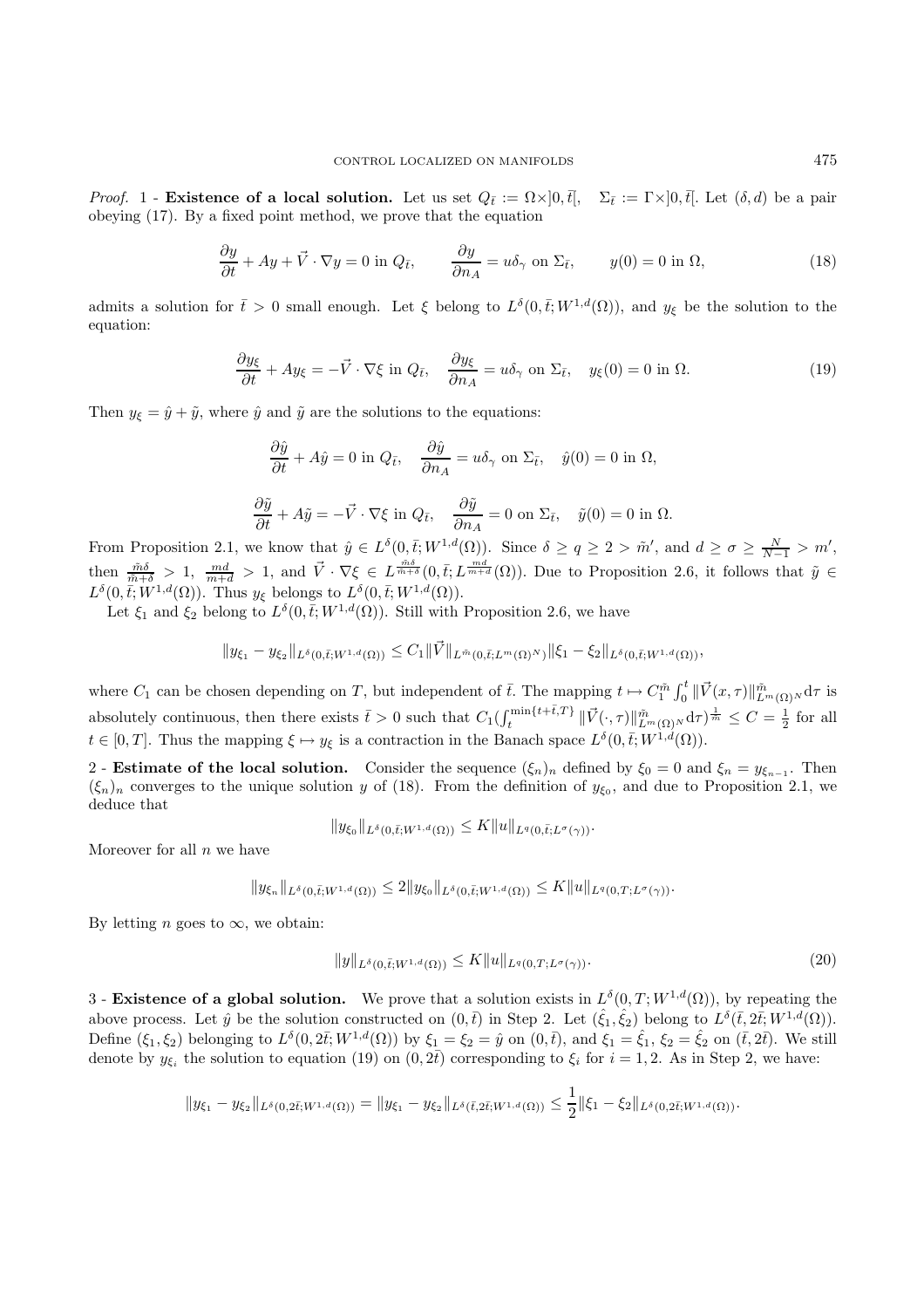Thus the mapping  $\xi \mapsto y_{\xi}$  admits a unique fixed point in the metric space  $\{\pi \in L^{\delta}(0, 2\overline{t}; W^{1,d}(\Omega)) \mid \pi =$  $\hat{y}$  on  $]0,\bar{t}[.\]$ . We want to estimate the solution in  $L^{\delta}(0,2\bar{t};W^{1,d}(\Omega))$ . Let  $(\xi_n)_n$  be the sequence defined by:

$$
\xi_0 = \hat{y}
$$
 on  $(0, \bar{t})$ ,  $\xi_0 = 0$  on  $(\bar{t}, 2\bar{t})$ ,  $\xi_n = y_{\xi_{n-1}}$  on  $(0, 2\bar{t})$ .

Then  $(\xi_n)_n$  converges to y in  $L^{\delta}(0, 2\bar{t}; W^{1,d}(\Omega))$ . From the properties of the fixed point, we have

$$
||y_{\xi_n} - y_{\xi_0}||_{L^{\delta}(0, 2\bar{t}; W^{1, d}(\Omega))} \le ||y_{\xi_0} - \xi_0||_{L^{\delta}(0, 2\bar{t}; W^{1, d}(\Omega))}.
$$

Since  $y_{\xi_0}$  is the solution to the equation

$$
\frac{\partial y}{\partial t} + Ay = -\vec{V} \cdot \nabla \xi_0 \text{ in } Q_{2\bar{t}}, \quad \frac{\partial y}{\partial n_A} = u\delta_\gamma \text{ on } \Sigma_{2\bar{t}}, \quad y(0) = 0 \text{ in } \Omega,
$$

then

$$
||y_{\xi_0}||_{L^{\delta}(0,2\bar{t};W^{1,d}(\Omega))} \leq K\left(1+\|\vec{V}\|_{L^{\bar{m}}(0,T;(L^m(\Omega))^N)}\right) ||u||_{L^{q}(0,T;L^{\sigma}(\gamma))}.
$$

Therefore, we have:

$$
||y||_{L^{\delta}(0,2\bar{t};W^{1,d}(\Omega))} \leq K\left(1+||\vec{V}||_{L^{\bar{m}}(0,T;(L^{m}(\Omega))^{N})}\right)||u||_{L^{q}(0,T;L^{\sigma}(\gamma))}.
$$
\n(21)

## 4 - **Estimate of the global solution in**  $L^{\delta}(0,T;W^{1,d}(\Omega))$ . By induction, it is easy to prove that

$$
||y||_{L^{\delta}(0,T;W^{1,d}(\Omega))} \leq K_n \left(1+||\vec{V}||_{L^{\vec{m}}(0,T;(L^m(\Omega))^N)}+\ldots+||\vec{V}||_{L^{\vec{m}}(0,T;(L^m(\Omega))^N)}^{\eta-1}\right)||u||_{L^q(0,T;L^{\sigma}(\gamma))},\tag{22}
$$

where  $n = \left[\frac{T}{t}\right] + 1$ , and where  $K_n$  depends on n (observe that n depends on  $\bar{t}$ , and  $\bar{t}$  depends on  $\vec{V}$ ). Therefore, there exists a constant  $\tilde{C}$  depending on  $\vec{V}$  and T, such that

$$
||y||_{L^{\delta}(0,T;W^{1,d}(\Omega))} \leq \tilde{C}||u||_{L^{q}(0,T;L^{\sigma}(\gamma))}.
$$

5 - **Estimate in**  $L^{\infty}(0,T;L^{r}(\Omega))$ . Observe that  $y = y_1 + y_2$ , where  $y_1$  and  $y_2$  are the solutions to the equations:

$$
\frac{\partial y_1}{\partial t} + Ay_1 = 0 \text{ in } Q, \qquad \frac{\partial y_1}{\partial n_A} = u\delta_\gamma \text{ on } \Sigma, \qquad y_1(0) = 0 \text{ in } \Omega,
$$

$$
\frac{\partial y_2}{\partial t} + Ay_2 = -\vec{V} \cdot \nabla y \text{ in } Q, \qquad \frac{\partial y_2}{\partial n_A} = 0 \text{ on } \Sigma, \qquad y_2(0) = 0 \text{ in } \Omega.
$$

Due to Proposition 2.1,  $y_1$  belongs to  $L^{\infty}(0,T;L^r(\Omega))$  for every  $1 \leq r < \inf \left\{ \frac{N}{N-\frac{D}{N-D}-\frac{2}{q'}}, \frac{N}{N-\frac{D}{q'}-\frac{2}{q'}} \right\}$  ≤  $\inf \left\{ \frac{N-D}{N-D-\frac{2}{q'}}, \frac{N}{N-\frac{D}{\sigma'}-\frac{2}{q'}} \right\}$  . If  $\sigma < \frac{N-D}{N-D-1}$ , then  $\inf \left\{ \frac{N}{N-\frac{D}{N-D}-\frac{2}{q'}} , \frac{N}{N-\frac{D}{\sigma'}-\frac{2}{q'}} \right\}$  $\left\{\frac{N}{N-\frac{D}{\sigma'}-\frac{2}{q'}}\right\}$ , and  $\sigma<\frac{N}{N-\frac{D}{\sigma'}-1}$ . Let r satisfy  $\sigma<\frac{N}{N-\frac{D}{\sigma'}-1}<$  $r < \frac{N}{N-\frac{D}{\sigma'}-\frac{2}{q'}}$ . Observe that  $\frac{1}{r} < \frac{1}{m}+\frac{1}{\sigma}, \frac{1}{q}+\frac{N}{2r}-\frac{N}{2m} < \frac{N}{2r}+\frac{1}{2}$ , and  $\frac{1}{q}+\frac{1}{2}(N-\frac{D}{\sigma'}-1) = \frac{1}{2}(N-\frac{D}{\sigma'}-\frac{2}{q'})+\frac{1}{2} < \frac{N}{2r}+\frac{1}{2}$ . Therefore, there exists  $d$  satisfying

$$
\sup \left\{ \frac{N}{2r} - \frac{N}{2m}, \frac{1}{2} \left( N - \frac{D}{\sigma'} - 1 \right) \right\} < \frac{N}{2d} < \inf \left\{ \frac{N}{2\sigma}, \frac{N}{2r} + \frac{1}{2} - \frac{1}{q} \right\}.
$$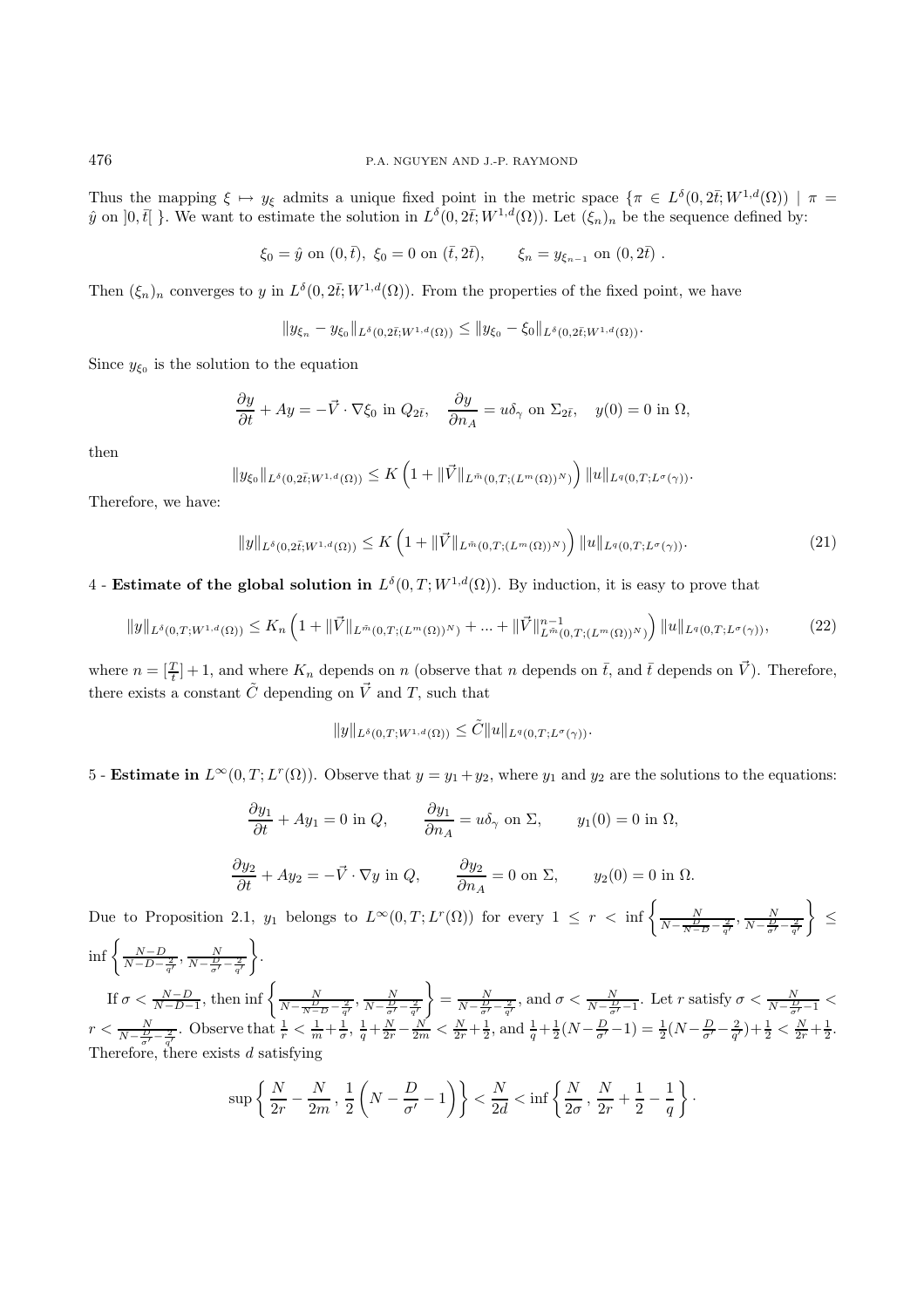Since  $\frac{1}{2}(N-\frac{D}{\sigma'}-1) < \frac{N}{2d}$ , applying (17), we deduce that y belongs to  $L^q(0,T;W^{1,d}(\Omega))$ . Set  $\frac{1}{\ell} = \frac{1}{\tilde{m}} + \frac{1}{q}$ , and  $\frac{1}{\ell} = \frac{1}{m} + \frac{1}{d}$ . Then  $\tilde{\ell} > 1$ ,  $\ell > 1$ , and  $\vec{V} \cdot \nabla y$  belongs to  $L^{\tilde{\ell}}(0,T;L^{\ell}(\Omega))$ . Since  $\frac{1}{r} - \frac{1}{m} < \frac{1}{d}$ , we have  $r \geq \ell$ . From  $\frac{N}{2d} < \frac{N}{2r} + \frac{1}{2} - \frac{1}{q}$  and  $\frac{1}{\tilde{m}} + \frac{$ belongs to  $L^{\infty}(0,T; L^r(\Omega))$  for all  $r < \frac{N}{N - \frac{D}{\sigma'} - \frac{2}{q'}}$ .

If  $\sigma \ge \frac{N-D}{N-D-1}$ , then  $\inf \left\{ \frac{N}{N-\frac{D}{N-D}-\frac{2}{q'}} , \frac{N}{N-\frac{D}{\sigma'}-\frac{2}{q'}} \right\}$  $\left\{\right\} = \frac{N}{N - \frac{D}{N - D} - \frac{2}{q'}}$ . Let r satisfy  $1 < r < \frac{N}{N - \frac{D}{(N - D)} - \frac{2}{q'}}$ . We have  $q \ge 2$ ,  $\frac{N-D-1}{N-D} < \frac{1}{m'}$ , and  $\frac{N(N-D-1)}{(N-D)} < \frac{N}{r} + 1 - \frac{2}{q}$ . Thus there exists d satisfying

$$
\sup \left\{ \frac{N}{2r} - \frac{N}{2m}, \frac{N(N - D - 1)}{2(N - D)} \right\} < \frac{N}{2d} < \inf \left\{ \frac{N}{2m'}, \frac{N}{2r} + \frac{1}{2} - \frac{1}{q} \right\}.
$$

Applying (17), we deduce that y belongs to  $L^q(0,T;W^{1,d}(\Omega))$ . Set  $\frac{1}{\ell} = \frac{1}{\tilde{m}} + \frac{1}{q}$ , and  $\frac{1}{\ell} = \frac{1}{m} + \frac{1}{d}$ . Then  $\tilde{\ell} > 1$ ,  $\ell > 1$ , and  $\vec{V} \cdot \nabla y$  belongs to  $L^{\tilde{\ell}}(0,T;L^{\ell}(\Omega))$ . Since  $\frac{1}{r} - \frac{1}{m} < \frac{1}{d}$ , we have  $r \geq \ell$ . From  $\frac{N}{2d} < \frac{N}{2r} + \frac{1}{2} - \frac{1}{q}$ <br>and  $\frac{1}{\tilde{m}} + \frac{N}{2m} \leq \frac{1}{2}$ , it follows that  $\frac{1}{\ell} + \frac$  $L^{\infty}(0,T;L^r(\Omega))$  for all  $r < \frac{N}{N - \frac{D}{(N-D)} - \frac{2}{q'}}$ .

Using the same argument as in the proof of Proposition 2.1 in [10], we can prove that  $y$  belongs to  $C([0,T];L_w^r(\Omega))$  for every  $1 \leq r < \inf\left\{\frac{N}{N-\frac{D}{N-D}-\frac{2}{q'}},\frac{N}{N-\frac{D}{\sigma'}-\frac{2}{q'}}\right\}$  $\big\}$ .

6 - **Uniqueness.** If we consider the equation

$$
\frac{\partial y}{\partial t} + Ay + \vec{V} \cdot \nabla y = 0 \text{ in } Q, \qquad \frac{\partial y}{\partial n_A} = 0 \text{ on } \Sigma, \qquad y(0) = 0 \text{ in } \Omega,
$$

we can apply the above fixed point method to prove that  $y \equiv 0$  is the unique solution to this equation in  $L^{\hat{\delta}}(0,T;W^{1,\hat{d}}(\Omega))$ , for all  $(\hat{\delta},\hat{d})$  obeying  $\tilde{m}' < \hat{\delta} \leq q$ , and all  $m' < \hat{d} < \inf\{\frac{N}{N-\frac{D}{\sigma'}-1}, \frac{N-D}{N-D-1}\}.$ 

**Proposition 2.8.** Consider the equation

$$
\frac{\partial y}{\partial t} + Ay + \vec{V} \cdot \nabla y = 0 \text{ in } Q, \qquad \frac{\partial y}{\partial n_A} = 0 \text{ on } \Sigma, \qquad y(0) = y_0 \text{ in } \Omega,
$$
 (23)

where y<sub>0</sub> belongs to  $L^{\rho}(\Omega)$  with  $\rho = \frac{N}{N-\frac{D}{\sigma'}-\frac{2}{q'}}$ . The mapping that associates the solution y with y<sub>0</sub> is continuous from  $L^{\rho}(\Omega)$  into  $L^{\delta_2}(0,T;W^{1,d_2}(\Omega))$  for every  $(\delta_2,d_2)$  satisfying

$$
\tilde{m}' < \delta_2 < 2, \quad \rho \le d_2 < \frac{N\rho}{N-\rho}, \quad 1 + \frac{N}{2\rho} < \frac{1}{\delta_2} + \frac{N}{2d_2} + \frac{1}{2} \,. \tag{24}
$$

The mapping that associates the solution y with y<sub>0</sub> is continuous from  $L^{\rho}(\Omega)$  into  $L^{\infty}(0,T;L^{r}(\Omega))$  for every  $1 \leq r < \rho$ . Moreover, y belongs to  $C([0, T]; L^r(\Omega))$  for every  $1 \leq r < \rho$ .

*Proof.* 1 - We still use a fixed point method. Let  $(\delta_2, d_2)$  be a pair satisfying (24). Let  $\xi \in L^{\delta_2}(0, \bar{t}; W^{1,d_2}(\Omega))$ , and  $y_{\xi}$  be the solution to the equation:

$$
\frac{\partial y_{\xi}}{\partial t} + Ay_{\xi} = -\vec{V} \cdot \nabla \xi \text{ in } Q_{\bar{t}}, \quad \frac{\partial y_{\xi}}{\partial n_A} = 0 \text{ on } \Sigma_{\bar{t}}, \quad y_{\xi}(0) = y_0 \text{ in } \Omega. \tag{25}
$$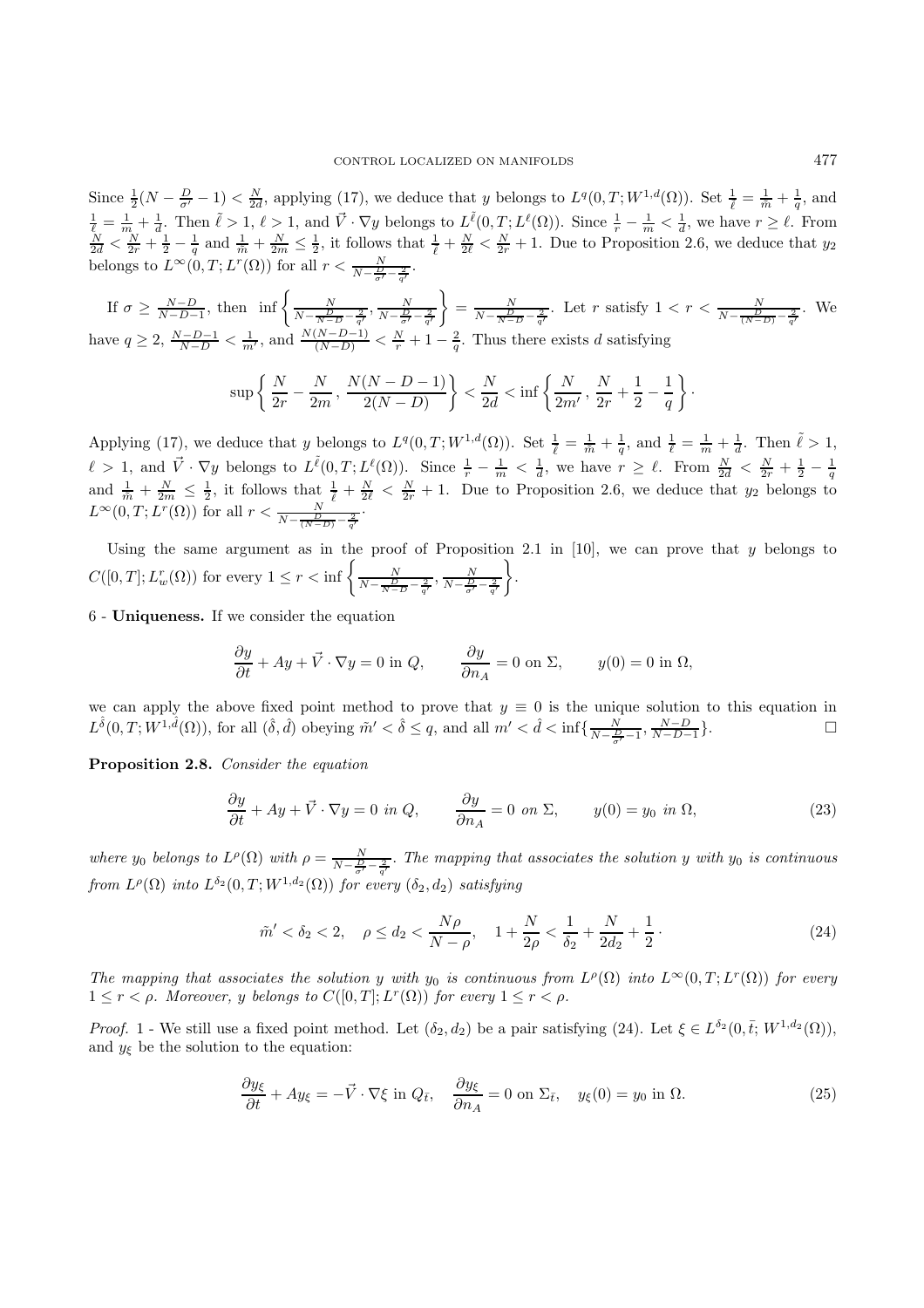Then  $y_{\xi} = \hat{y} + \tilde{y}$ , where  $\hat{y}$  and  $\tilde{y}$  satisfy the following equations:

$$
\frac{\partial \hat{y}}{\partial t} + A\hat{y} = 0 \text{ in } Q_{\bar{t}}, \quad \frac{\partial \hat{y}}{\partial n_A} = 0 \text{ on } \Sigma_{\bar{t}}, \quad \hat{y}(0) = y_0 \text{ in } \Omega,
$$

$$
\frac{\partial \tilde{y}}{\partial t} + A\tilde{y} = -\vec{V} \cdot \nabla \xi \text{ in } Q_{\bar{t}}, \quad \frac{\partial \tilde{y}}{\partial n_A} = 0 \text{ on } \Sigma_{\bar{t}}, \quad \tilde{y}(0) = 0 \text{ in } \Omega.
$$

From Proposition 2.2, it follows that  $\hat{y} \in L^{\delta_2}(0,\bar{t};W^{1,d_2}(\Omega))$ . Since  $\delta_2 > \tilde{m}'$ , and  $d_2 > m'$ , then  $\frac{\tilde{m}\delta_2}{\tilde{m}+\delta_2}$ 1,  $\frac{md_2}{m+d_2} > 1$ , and  $\vec{V} \cdot \nabla \xi$  belongs to  $L^{\frac{\tilde{m}\delta_2}{\tilde{m}+\delta_2}}(0,\bar{t};L^{\frac{md_2}{m+d_2}}(\Omega))$ . Using Proposition 2.6 for  $k=1$ , we deduce that  $\tilde{y} \in L^{\delta_2}(0, \bar{t}; W^{1,d_2}(\Omega))$ . Thus  $y_{\xi} \in L^{\delta_2}(0, \bar{t}; W^{1,d_2}(\Omega))$ .

We prove that the mapping  $\xi \mapsto y_{\xi}$  admits a fixed point in  $L^{\delta_2}(0,\bar{t};W^{1,d_2}(\Omega))$  for some  $\bar{t} > 0$ . Let  $(\xi_1, \xi_2)$ belong to  $L^{\delta_2}(0,\bar{t};W^{1,d_2}(\Omega))$ . Still with Proposition 2.6, we have:

$$
\|y_{\xi_1} - y_{\xi_2}\|_{L^{\delta_2}(0,\bar{t};W^{1,d_2}(\Omega))} \leq C_1 \|\vec{V}\|_{L^{\tilde{m}}(0,\bar{t};L^m(\Omega)^N)} \|\xi_1 - \xi_2\|_{L^{\delta_2}(0,\bar{t};W^{1,d_2}(\Omega))}.
$$

The mapping  $t \mapsto C_1^{\tilde{m}} \int_0^t \|\vec{V}(\tau)\|_{L^m(\Omega)}^{\tilde{m}} d\tau$  is absolutely continuous, there exists  $\bar{t}$  depending on  $\vec{V}$ , such that  $C_1(\int_t^{\min\{t+\bar{t},T\}} \|\vec{V}(\tau)\|_{L^m(\Omega)}^{\tilde{m}} d\tau)^{\frac{1}{\tilde{m}}} \leq C = \frac{1}{2}$  for all  $t \in [0,T]$ . Therefore the mapping  $\xi \mapsto y_{\xi}$  is a contraction in  $L^{\delta_2}(0,\bar{t};W^{1,d_2}(\Omega))$ , and it admits a unique fixed point in this space. Next, we can prove the existence of a unique global solution in  $L^{\delta_2}(0,T;W^{1,d_2}(\Omega))$  as in the proof of Proposition 2.7.

2 - Let  $\frac{\rho m}{\rho+m} \leq r < \rho$ . Observe that  $y = y_1 + y_2$ , where  $y_1$  and  $y_2$  are the solutions to the equations:

$$
\frac{\partial y_1}{\partial t} + Ay_1 = 0 \text{ in } Q, \qquad \frac{\partial y_1}{\partial n_A} = 0 \text{ on } \Sigma, \qquad y_1(0) = y_0 \text{ in } \Omega,
$$
  

$$
\frac{\partial y_2}{\partial t} + Ay_2 = -\vec{V} \cdot \nabla y \text{ in } Q, \qquad \frac{\partial y_2}{\partial n_A} = 0 \text{ on } \Sigma, \qquad y_2(0) = 0 \text{ in } \Omega.
$$

Due to Proposition 2.4,  $y_1$  belongs to  $L^{\infty}(0,T; L^{\rho}(\Omega))$ . Since  $\frac{1}{2} + \frac{N}{2\rho} - \frac{N}{2r} + \frac{N}{2m} < \frac{N}{2m} + \frac{1}{2}$ , we can choose  $\tilde{m}' < \delta_2 < 2$  such that  $\frac{1}{2} + \frac{N}{2\rho} - \frac{N}{2r} + \frac{N}{2m} < \frac{1}{\delta_2} < \frac{N}{2m} + \frac{1}{2} \le \frac{1}{\tilde{m}'}$ . We take  $\frac{1}{d_2} = \frac{1}{r} - \frac{1}{m}$ . Then  $(\delta_2, d_2)$  satisfies  $(24)$ , and y belongs to  $L^{\delta_2}(0,T;W^{1,d_2}(\Omega))$ . Moreover  $\frac{1}{\delta_2}+\frac{N}{2d_2}<\frac{N}{2r}+1-\frac{1}{\tilde{m}}-\frac{N}{2m}$ . Set  $\frac{1}{\ell}=\frac{1}{\tilde{m}}+\frac{1}{\delta_2}$ , then  $\tilde{\ell}>1$ , and  $\vec{V} \cdot \nabla y$  belongs to  $L^{\tilde{\ell}}(0,T;L^r(\Omega))$ . Due to Proposition 2.6, we deduce that  $y_2$  belongs to  $C([0,T];L^r(\Omega))$ .  $\Box$ 

3. CONTROL PROBLEM  $(P_1)$ 

## 3.1. **Existence of solutions to problem (P1)**

**Theorem 3.1.** Assume that hypotheses (A1) to (A7) are satisfied. Suppose that there exist  $(\delta, d)$  satisfying (17), and  $(\delta_2, d_2)$  satisfying (24), such that  $\kappa \leq \delta, \kappa \leq d, \kappa \leq \delta_2$ , and  $\kappa \leq d_2$ . Suppose in addition that  $\theta$  $\inf \left\{ \frac{N}{N-\frac{D}{N-D}-\frac{2}{q'}}, \frac{N}{N-\frac{D}{\sigma'}-\frac{2}{q'}} \right\}$  $\Big\}$ . Then the control problem  $(P_1)$  admits solutions.

*Proof.* Let  $(u_n)_n$  be a minimizing sequence in  $K_U$ . Then  $(u_n)_n$  is bounded in  $L^q(0,T;L^{\sigma}(\gamma))$ . We can suppose that  $(u_n)_n$  converges to some  $\bar{u}$  weakly-star in  $L^q(0,T;L^{\sigma}(\gamma))$ . Since  $K_U$  is convex and closed in  $L^q(0,T;L^{\sigma}(\gamma))$ , then  $\bar{u} \in K_U$ . Due to Propositions 2.7 and 2.8, the sequence  $(y_n)_n$  is bounded in  $L^{\delta}(0,T;$  $W^{1,d}(\Omega)$  +  $L^{\delta_2}(0,T;W^{1,d_2}(\Omega))$  for all  $(\delta, d)$  satisfying (17), and all  $(\delta_2, d_2)$  satisfying (24). Therefore we can suppose that  $(y_n)_n$  converges to some  $\bar{y}$  for the weak topology of  $L^{\delta}(0,T;W^{1,d}(\Omega)) + L^{\delta_2}(0,T;W^{1,d_2}(\Omega))$ for all  $(\delta, d)$  satisfying (17), and all  $(\delta_2, d_2)$  satisfying (24). We can easily verify that  $\bar{y}$  is the solution to equation (1) corresponding to  $\bar{u}$ . Since  $\kappa \leq \delta, \kappa \leq d, \kappa \leq \delta_2, \kappa \leq d_2$  for some  $(\delta, d)$  satisfying (17), and some  $(\delta_2, d_2)$  satisfying (24),  $(y_n)_n$  converges to  $\bar{y}$  for the weak topology of  $L^{\kappa}(0,T;W^{1,\kappa}(\Omega))$ . Moreover, due to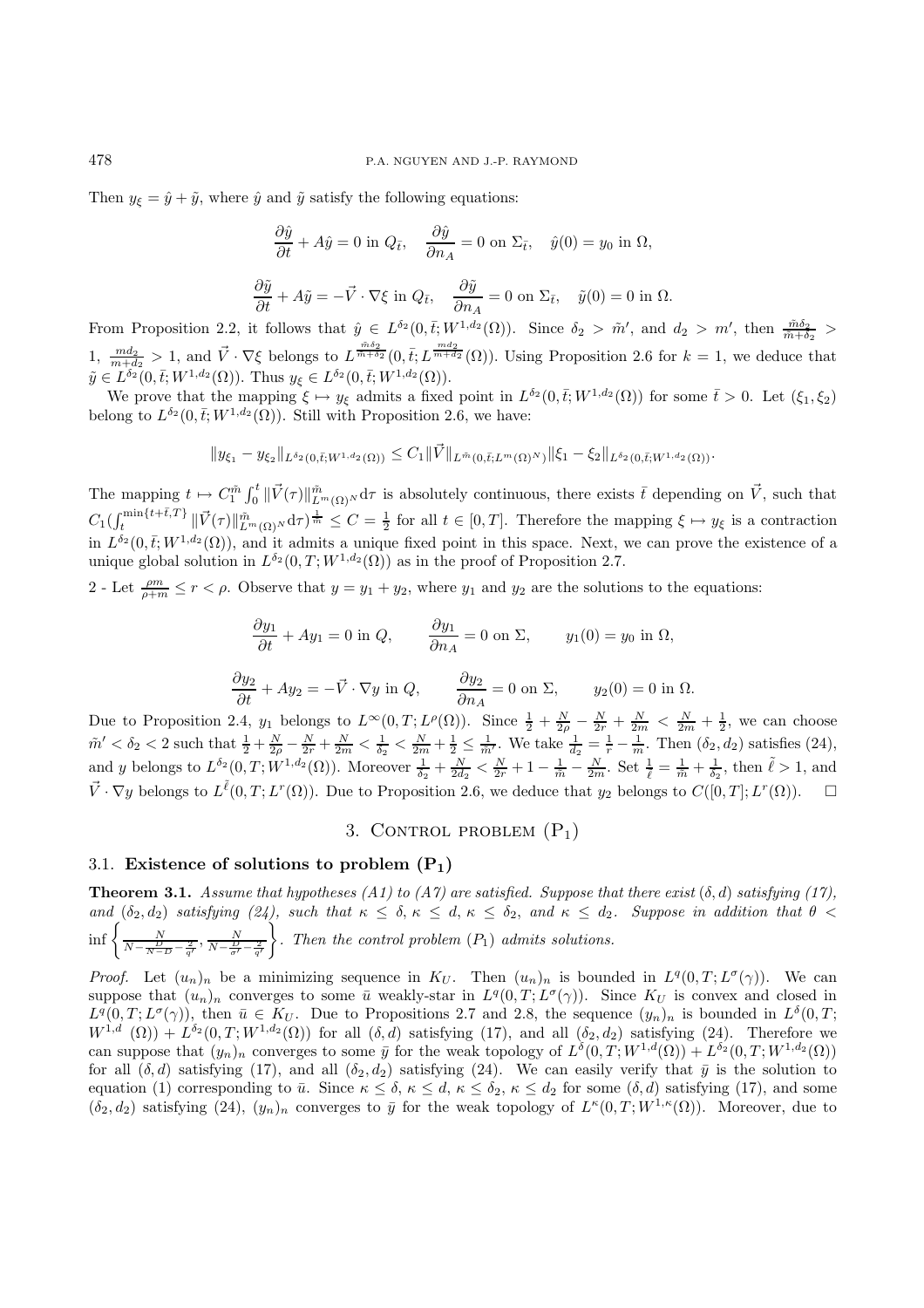Propositions 2.8 and 2.7, we can prove that  $(y_n(T))_n$  is bounded in  $L^{\theta}(\Omega)$ , and that  $(y_n(T))_n$  converges to  $\bar{y}(T)$ for the weak topology of  $L^{\theta}(\Omega)$ . By classical arguments, we can prove that  $(\bar{u}, \bar{y})$  is a solution of  $(P_1)$ .

## 3.2. **Regularity results for the adjoint equation**

To study the control problem  $(P_1)$ , we look for solutions to equation (1) belonging to  $L^{\kappa}(0,T;W^{1,\kappa}(\Omega))$ . Therefore we must have  $\kappa \leq \delta$ ,  $\kappa \leq d$ ,  $\kappa \leq \delta_2$ ,  $\kappa \leq d_2$  for some  $(\delta, d)$  satisfying (17), and some  $(\delta_2, d_2)$ satisfying (24). Observe that if  $\sigma \ge \frac{N-D}{N-D-1}$ , and if we take  $\delta = q$ , then (17) is satisfied for all  $1 \le d < \frac{N-D}{N-D-1}$ . If we take  $d_2 = \rho$ , then (24) is satisfied for all  $1 \leq \delta_2 < 2$ . Due to these observations, to simplify the calculations, throughout the sequel we make the following additional assumptions.

(A8)  $\sigma \geq \frac{N-D}{N-D-1}$ ,  $q \geq \sigma$ . The function  $V_d$  belongs to  $L^q(0,T;(L^{\frac{N-D}{N-D-1}}(\Omega))^N) + (L^2(0,T;(L^{\rho}(\Omega))^N)$ . The function  $y_d$  belongs to  $L^{\hat{r}}(\Omega)$ , where  $\hat{r} = \frac{N}{(N - \frac{D}{N - D} - \frac{2}{q'})}$ .

We consider the following terminal boundary value problem

$$
-\frac{\partial p}{\partial t} + Ap - \vec{V} \cdot \nabla p = -\text{ div } \vec{h} \text{ in } Q, \qquad \frac{\partial p}{\partial n_A} = \vec{h} \cdot \vec{n} \text{ on } \Sigma, \qquad p(T) = p_T \text{ in } \Omega. \tag{26}
$$

When  $\vec{h} \cdot \vec{n}$  is not defined, equation (26) is a formal writing for the variational equation:

$$
\int_{Q} \left( p \frac{\partial y}{\partial t} + \sum_{i,j=1}^{N} a_{ij} D_j p D_i y + a_0 p y - \vec{V} \cdot \nabla p \ y \right) dx dt = \int_{Q} \vec{h} \cdot \nabla y dx dt + \int_{\Omega} y(T) p_T dx,
$$

for all  $y \in C^1(\overline{Q})$  such that  $y(0) = 0$ . If u is a solution of  $(P_1)$ , if  $y_u$  is the solution of  $(1)$  corresponding to u, if we set  $\vec{h} = \kappa C_Q |\nabla y_u - V_d|^{k-2} (\nabla y_u - V_d)$ , and  $p_T = \theta C_\Omega |y_u(T) - y_d|^{k-2} (y_u(T) - y_d)$ , then equation (26) corresponds to the adjoint equation for  $(P_1)$  associated with  $(u, y_u)$ . Due to Propositions 2.7, 2.8, assumption (A8), and Lemma 4.1 in [21], the function  $\vec{h} = \kappa C_Q |\nabla y_u - V_d|^{k-2} (\nabla y_u - V_d)$  belongs to  $L^{\frac{q}{k-1}}(0,T; (L^{\frac{d}{k-1}}(\Omega))^N)$  +  $L^{\frac{\delta_2}{\kappa-1}}(0,T;(L^{\frac{\rho}{\kappa-1}}(\Omega))^N$  for all  $1 \leq d < \frac{N-D}{N-D-1}$  and all  $1 \leq \delta_2 < 2$ . The function  $p_T = \theta C_{\Omega}|y_u(T) - y_v(T)|$  $y_d\vert^{\theta-2}(y_u(T)-y_d)$  belongs to  $L^{\epsilon}(\Omega)$  for all  $1 \leq \epsilon < \frac{N}{(N-\frac{D}{N-D}-\frac{2}{q'})(\theta-1)}$ . This is the reason why we now study the regularity of the solution p to equation (26) when  $\vec{h}$  and  $p_T$  satisfy such conditions. In particular, to prove the optimality conditions for  $(P_1)$ , we establish that the trace of p on  $\gamma \times ]0,T[$  belongs to  $L^{q'}(0,T; L^{\sigma'}(\gamma))$ . We study equation (26) for  $p_T \equiv 0$  and  $\vec{h} \not\equiv 0$  in Theorem 3.2 and Theorem 3.3, for  $\vec{h} \equiv 0$  and  $p_T \not\equiv 0$  in Theorem 3.3. We summarize these results in Theorem 3.4.

**Theorem 3.2.** Suppose that  $\vec{h}$  belongs to  $L^{\tilde{\eta}}(0,T;(L^{\eta}(\Omega))^N)$  with  $\tilde{\eta} > \tilde{m}'$  and  $\eta > m'$ . Consider the equation:

$$
-\frac{\partial p}{\partial t} + Ap - \vec{V} \cdot \nabla p = -\text{ div } \vec{h} \text{ in } Q, \qquad \frac{\partial p}{\partial n_A} = \vec{h} \cdot \vec{n} \text{ on } \Sigma, \qquad p(T) = 0 \text{ in } \Omega. \tag{27}
$$

Equation (27) admits a unique weak solution in  $L^{\tilde{\eta}}(0,T;W^{1,\eta}(\Omega))$ . If  $\tilde{\eta} > q'$  and  $\eta > N - D$ , then the trace of p on  $\gamma \times ]0,T[$  belongs to  $L^{q'}(0,T;L^{\sigma'}(\gamma))$ .

*Proof.* To study equation (27), we still use a fixed point method as in the proof of Proposition 2.7. Let  $\xi$  belong to  $L^{\tilde{\eta}}(T - \bar{t}, T; W^{1,\eta}(\Omega))$ , and let  $p_{\xi}$  be the solution of the equation:

$$
-\frac{\partial p}{\partial t} + Ap = -\operatorname{div} \vec{h} + \vec{V} \cdot \nabla \xi \text{ in } \Omega \times ]T - \bar{t}, T[, \qquad \frac{\partial p}{\partial n_A} = \vec{h} \cdot \vec{n} \text{ on } \Gamma \times ]T - \bar{t}, T[, \qquad p(T) = 0 \text{ in } \Omega.
$$

Set  $\frac{1}{\ell} = \frac{1}{\tilde{m}} + \frac{1}{\tilde{\eta}}, \frac{1}{\ell} = \frac{1}{m} + \frac{1}{\eta}$ . Then  $\tilde{\ell} > 1$ ,  $\ell > 1$ , and  $\vec{V} \cdot \nabla \xi$  belongs to  $L^{\tilde{\ell}}(T - \bar{t}, T; L^{\ell}(\Omega))$ . From Proposition 2.5, and Proposition 2.6 for  $k = 1$ , it follows that  $p_{\xi}$  belongs to  $L^{\tilde{\eta}}(T - \bar{t}, T; W^{1, \eta}(\Omega)).$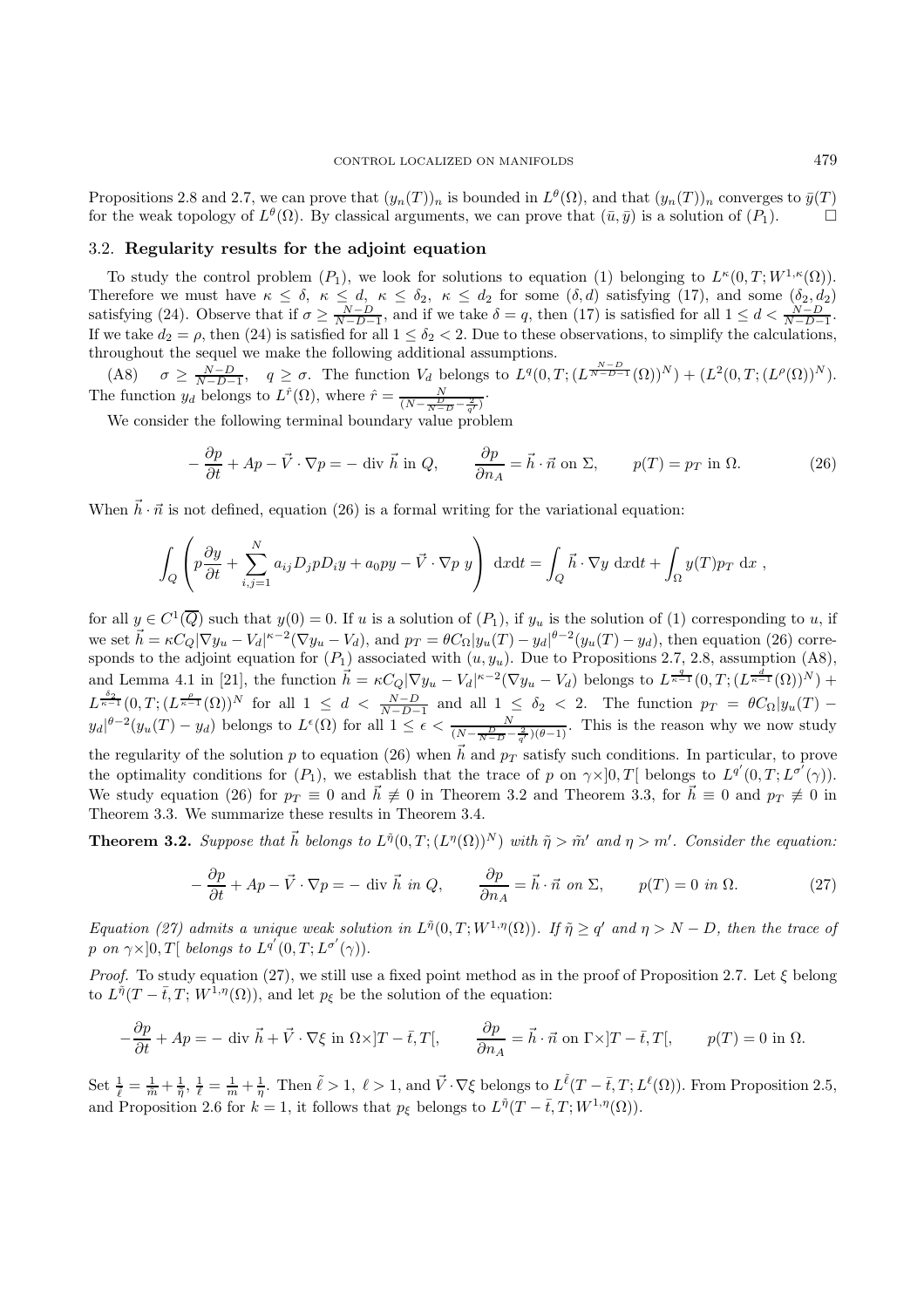Let  $\xi_1$  and  $\xi_2$  belong to  $L^{\tilde{\eta}}(T - \bar{t}, T; W^{1,\eta}(\Omega))$ . Still with Proposition 2.6, we have:

$$
||p_{\xi_1}-p_{\xi_2}||_{L^{\bar{\eta}}(T-\bar{t},T;W^{1,\eta}(\Omega))} \leq C||\vec{V}||_{L^{\bar{m}}(T-\bar{t},T;(L^m(\Omega))^N)}||\xi_1-\xi_2||_{L^{\bar{\eta}}(T-\bar{t},T;W^{1,\eta}(\Omega))},
$$

where C is independent of  $\bar{t}$ . For  $\bar{t} > 0$  small enough, we have  $C\|\vec{V}\|_{L^{\bar{m}}(T-\bar{t},T;(L^m(\Omega))^N)} < 1$ .

Therefore, there exists  $\bar{t} > 0$  such that the mapping  $\xi \mapsto p_{\xi}$  is a contraction in the Banach space  $L^{\tilde{\eta}}(T - \bar{t}, T; \bar{t})$  $W^{1,\eta}(\Omega)$ , and it admits a fixed point. As in the proof of Proposition 2.7, we can prove that equation (27) admits a unique global solution in  $L^{\tilde{\eta}}(0,T;W^{1,\eta}(\Omega)).$ 

If  $\tilde{\eta} \ge q'$  and  $\eta > N - D$ , using Proposition 2.3, the trace of p on  $\gamma \times ]0, T[$  belongs to  $L^{q'}(0,T;L^{\eta}(\gamma))$ . Since  $\eta > N - D \ge \sigma'$ , the trace of p on  $\gamma \times ]0, T[$  belongs to  $L^{q'}(0,T; L^{\sigma'}(\gamma))$ .

**Remark.** Since  $N - D \ge \frac{N}{N-1} > m'$ , the condition  $\eta > N - D$  is stronger than  $\eta > m'$ .

**Theorem 3.3.** Consider the equation

$$
-\frac{\partial p}{\partial t} + Ap - \vec{V} \cdot \nabla p = 0 \text{ in } Q, \qquad \frac{\partial p}{\partial n_A} = 0 \text{ on } \Sigma, \qquad p(T) = p_T \text{ in } \Omega,
$$
 (28)

where  $p_T$  belongs to  $L^{\epsilon}(\Omega)$ , with  $\epsilon$  satisfying  $\frac{N}{2\epsilon} < \frac{1}{\tilde{m}'} + \frac{D}{2(N-D)}$  and  $\frac{N}{2\epsilon} < \frac{1}{q'} + \frac{D}{2(N-D)}$ . Equation (28) admits a unique solution in  $L^{\tilde{k}}(0,T;W^{1,k}(\Omega))$  for some  $(\tilde{k},k)$  satisfying

$$
\tilde{k} > \tilde{m}', \quad k \ge \epsilon, \quad k > N - D > m', \quad \frac{N}{2\epsilon} + \frac{1}{2} < \frac{1}{\tilde{k}} + \frac{N}{2k} \,. \tag{29}
$$

Moreover, the trace of p on  $\gamma \times ]0,T[$  belongs to  $L^{q'}(0,T;L^{\sigma'}(\gamma))$ .

*Proof.* We distinguish the cases  $\epsilon \leq N - D$  and  $\epsilon > N - D$ .

1 - First consider the case  $\epsilon \le N - D$ . From the inequality  $\frac{N}{2(N-D)} \le \frac{N}{2\epsilon} < \frac{1}{q'} + \frac{D}{2(N-D)}$ , it follows that  $q' < 2$ . There exists  $\max(q', \tilde{m}') < \tilde{k} < 2$  such that

$$
\frac{N}{2\epsilon} + 1 < \frac{1}{\tilde{k}} + \frac{D}{2(N - D)} + \frac{1}{2} + \frac{1}{2} = \frac{1}{\tilde{k}} + \frac{N}{2(N - D)} + \frac{1}{2}.
$$

Therefore there exists  $k > N - D > m'$  such that

$$
k \ge \epsilon
$$
,  $\frac{N}{2\epsilon} + 1 < \frac{N}{2k} + \frac{1}{\tilde{k}} + \frac{1}{2} < \frac{N}{2(N-D)} + \frac{1}{\tilde{k}} + \frac{1}{2}$ .

To study equation (28), we still use a fixed point argument. Let  $\xi$  belong to  $L^{\tilde{k}}(T-\bar{t},T;W^{1,k}(\Omega))$ , and  $p_{\xi}$  be the solution of the equation:

$$
-\frac{\partial p}{\partial t} + Ap = \vec{V} \cdot \nabla \xi \text{ in } \Omega \times ]T - \bar{t}, T[, \qquad \frac{\partial p}{\partial n_A} = 0 \text{ on } \Gamma \times ]T - \bar{t}, T[, \qquad p(T) = p_T \text{ in } \Omega. \tag{30}
$$

Set  $\frac{1}{\ell} = \frac{1}{\tilde{m}} + \frac{1}{\tilde{k}}, \ \frac{1}{\ell} = \frac{1}{m} + \frac{1}{\tilde{k}}$ . Observe that  $\vec{V} \cdot \nabla \xi$  belongs to  $L^{\tilde{\ell}}(T - \bar{t}, T; L^{\ell}(\Omega))$ , with  $\tilde{\ell} > 1, \ \ell > 1$ . From Proposition 2.6, and Proposition 2.4 with  $\alpha = 0$ , it follows that  $p_{\xi} \in L^{\tilde{k}}(T - \bar{t}, T; W^{1,k}(\Omega)).$ 

Let  $\xi_1$  and  $\xi_2$  belong to  $L^{\tilde{k}}(T-\bar{t},T;W^{1,k}(\Omega))$ . Still with Proposition 2.6, we have:

$$
\|p_{\xi_1} - p_{\xi_2}\|_{L^{\bar{k}}(T-\bar{t},T;W^{1,k}(\Omega))} \leq C \|\vec{V}\|_{L^{\bar{m}}(T-\bar{t},T;L^m(\Omega))} \|\xi_1 - \xi_2\|_{L^{\bar{k}}(T-\bar{t},T;W^{1,k}(\Omega))},
$$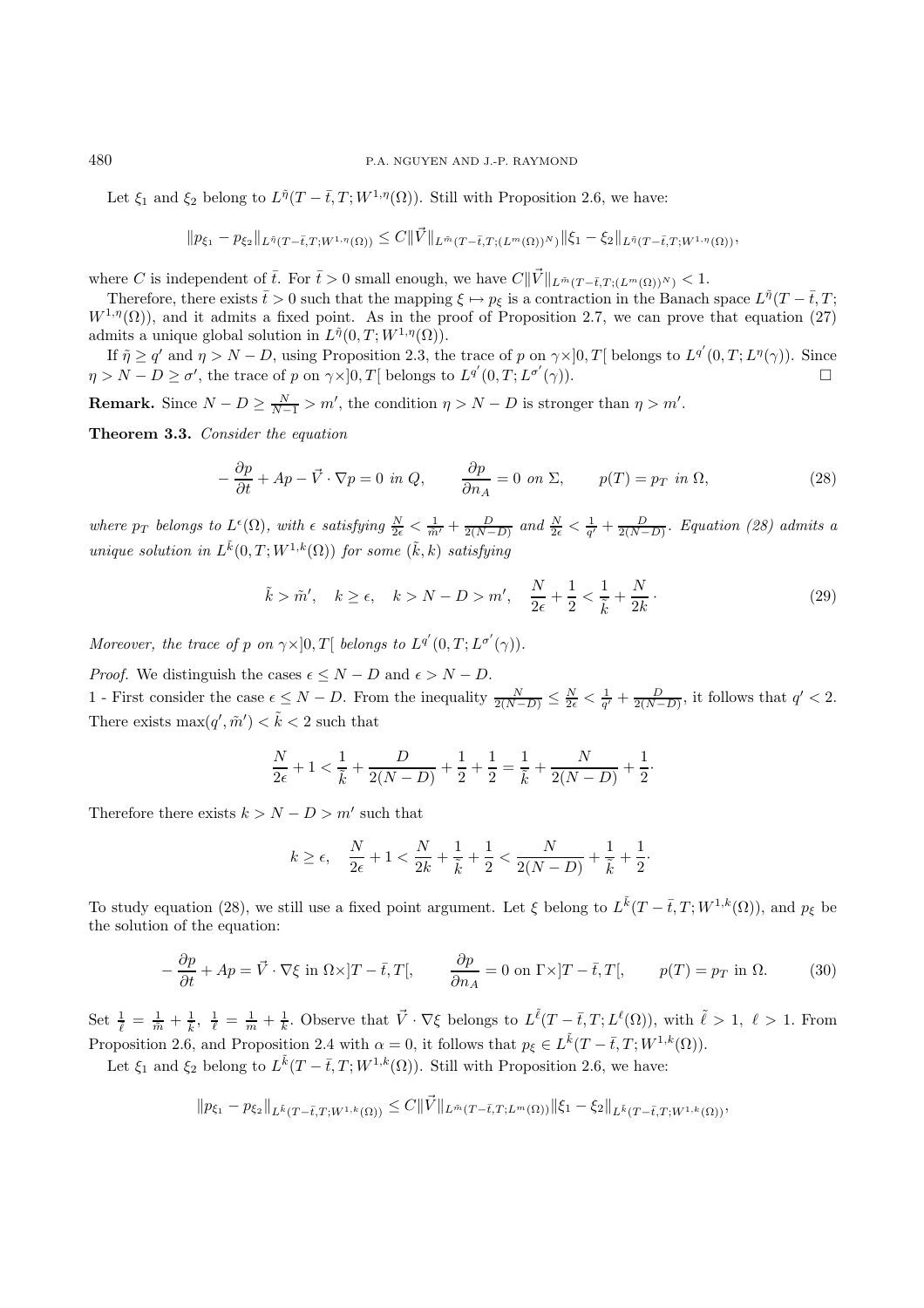where C is independent of  $\bar{t}$ . There exists  $\bar{t} > 0$  such that the mapping  $\xi \mapsto p_{\xi}$  is a contraction in the Banach space  $L^{\tilde{k}}(T-\bar{t},T;W^{1,k}(\Omega))$ , and it admits a fixed point. As in the proof of Proposition 2.7, we can prove that equation (28) admits a unique solution in  $L^{\tilde{k}}(0,T;W^{1,k}(\Omega)).$ 

Since  $\tilde{k} \ge q'$ , and  $k > N - D \ge \sigma'$ , the trace of p on  $\gamma \times ]0, T[$  belongs to  $L^{q'}(0, T; L^{\sigma'}(\gamma))$ .

2 - Now we study the case  $\epsilon > N - D$ . We choose  $\frac{N-D}{\epsilon} < r < 1$ , for example we can set  $r = \frac{1}{2}(1 + \frac{N-D}{\epsilon})$ . We choose

$$
\frac{1}{2} < \frac{1}{\tilde{k}} < \min\left(\frac{1}{\tilde{m}'} , 1 - \frac{r}{2}\right). \tag{31}
$$

Still using a fixed point method, we prove that equation (28) admits a unique solution in  $L^{\tilde{k}}(0,T;W^{1,\epsilon}(\Omega)) \cap$  $L^2(0,T;W^{r,\epsilon}(\Omega))$ . Let  $\xi$  belong to  $L^{\tilde{k}}(T-\bar{t},T;W^{1,\epsilon}(\Omega)) \cap L^2(T-\bar{t},T;W^{r,\epsilon}(\Omega))$  be the solution of the equation:

$$
-\frac{\partial p}{\partial t} + Ap = \vec{V} \cdot \nabla \xi \text{ in } \Omega \times ]T - \bar{t}, T[, \qquad \frac{\partial p}{\partial n_A} = 0 \text{ on } \Gamma \times ]T - \bar{t}, T[, \qquad p(T) = p_T \text{ in } \Omega. \tag{32}
$$

Set  $\frac{1}{\ell} = \frac{1}{\tilde{m}} + \frac{1}{\tilde{k}}, \ \frac{1}{\ell} = \frac{1}{m} + \frac{1}{\epsilon}$ . Then  $\vec{V} \cdot \nabla \xi$  belongs to  $L^{\tilde{\ell}}(T - \bar{t}, T; L^{\ell}(\Omega))$ , with  $\tilde{\ell} > 1, \ \ell > 1$ . Due to (31), we have  $\frac{N}{2}+1 < \frac{N}{2}+ \frac{1}{3} + \frac{1}{2}, \quad \frac{N}{2}+1 < \frac{N}{2}+ \frac{1}{2}$ 

$$
\frac{N}{2\epsilon} + 1 < \frac{N}{2\epsilon} + \frac{1}{\tilde{k}} + \frac{1}{2}, \quad \frac{N}{2\epsilon} + 1 < \frac{N}{2\epsilon} + \frac{1}{2} + 1 - \frac{r}{2},
$$

and

$$
\frac{N}{2\ell} + \frac{1}{\tilde{\ell}} \le \frac{N}{2\epsilon} + \frac{1}{\tilde{k}} + \frac{1}{2}, \quad \frac{N}{2\ell} + \frac{1}{\tilde{\ell}} < \frac{N}{2\epsilon} + \frac{1}{2} + 1 - \frac{r}{2}.
$$

From Propositions 2.4 and 2.6, it follows that  $p_{\xi}$  belongs to  $L^{\tilde{k}}(T-\bar{t},T;W^{1,\epsilon}(\Omega)) \cap L^2(T-\bar{t},T;W^{r,\epsilon}(\Omega))$ . Let  $\xi_1$  and  $\xi_2$  belong to  $L^{\tilde{k}}(T-\bar{t},T;W^{1,\epsilon}(\Omega)) \cap L^2(T-\bar{t},T;W^{r,\epsilon}(\Omega))$ . Still with Proposition 2.6, we have:

$$
\|p_{\xi_1} - p_{\xi_2}\|_{L^{\tilde{k}}(T-\bar{t},T;W^{1,\epsilon}(\Omega))} + \|p_{\xi_1} - p_{\xi_2}\|_{L^2(T-\bar{t},T;W^{r,\epsilon}(\Omega))} \leq C \|\vec{V}\|_{L^{\tilde{m}}(T-\bar{t},T;(L^m(\Omega))^N)} \|\xi_1 - \xi_2\|_{L^{\tilde{k}}(T-\bar{t},T;W^{1,\epsilon}(\Omega))},
$$

where C is independent of  $\bar{t}$ . There exists  $\bar{t} > 0$  such that the mapping  $\xi \mapsto p_{\xi}$  is a contraction in the Banach space  $L^{\tilde{k}}(T-\bar{t},T;W^{1,\epsilon}(\Omega)) \cap L^2(T-\bar{t},T;W^{r,\epsilon}(\Omega)),$  and it admits a fixed point. As in the proof of Proposition 2.7, we can prove that equation (28) admits a unique solution in  $L^{\tilde{k}}(0,T;W^{1,\epsilon}(\Omega)) \cap L^2(0,T;W^{r,\epsilon}(\Omega))$ . Since  $2 \ge q'$ , and  $r \epsilon > N - D \ge \sigma'$ , the trace of p on  $\gamma \times ]0, T[$  belongs to  $L^{q'}(0, T; L^{\sigma'}(\gamma))$ .

We have to study equation (26) in the case when  $\vec{h}$  belongs to  $L^{\frac{q}{\kappa-1}}(0,T;(L^{\frac{d}{\kappa-1}}(\Omega))^N)+L^{\frac{\delta_2}{\kappa-1}}(0,T;(L^{\frac{\rho}{\kappa-1}}(\Omega))^N$ for all  $1 \leq d < \frac{N-D}{N-D-1}$  and all  $1 \leq \delta_2 < 2$ , and  $p_T$  belongs to  $L^{\epsilon}(\Omega)$  for all  $1 \leq \epsilon < \frac{N}{(N-\frac{D}{N-D}-\frac{2}{q'})(\theta-1)}$ . In this case, due to Theorems 3.2 and 3.3, the trace of p on  $\gamma \times ]0,T[$  belong to  $L^{q'}(0,T; L^{\sigma'}(\gamma))$  if the following conditions are satisfied:

$$
\frac{N-D}{(N-D-1)(\kappa-1)} > N-D > m',
$$
  

$$
\frac{\rho}{\kappa-1} > N-D > m',
$$
  

$$
\left(N - \frac{D}{N-D} - \frac{2}{q'}\right)(\theta - 1) < \frac{2}{q'} + \frac{D}{N-D}, \quad \left(N - \frac{D}{N-D} - \frac{2}{q'}\right)(\theta - 1) < \frac{2}{\tilde{m}'} + \frac{D}{N-D},
$$
  

$$
\frac{q}{\kappa-1} > q', \quad \frac{2}{\kappa-1} > q', \quad \frac{2}{\kappa-1} > \tilde{m}', \quad \frac{q}{\kappa-1} > \tilde{m}'.
$$

The condition  $\frac{N-D}{(N-D-1)(\kappa-1)} > N-D$  is equivalent to  $\kappa < 1+\frac{1}{N-D-1}$ . If  $\kappa < 1+\frac{1}{N-D-1}$ , then  $\kappa < 2$ , and the conditions  $\frac{q}{\kappa-1} > q'$ ,  $\frac{2}{\kappa-1} > q'$ ,  $\frac{2}{\kappa-1} > \tilde{m}'$ , and  $\frac{q}{\kappa-1} > \tilde{m}'$  are automatically satisfied. Moreover, we have  $N-D \ge \frac{N}{N-1} > m'$ , and  $\rho = \frac{N}{N-\frac{D}{\sigma'}-\frac{2}{q'}} \ge \frac{N}{N-\frac{D}{N-D}-\frac{2}{q'}} > \frac{N-D}{N-D-1}$ . Thus  $\frac{\rho}{\kappa-1} > N-D$  if  $\frac{N-D}{(N-D-1)(\kappa-1)} > N-D$ .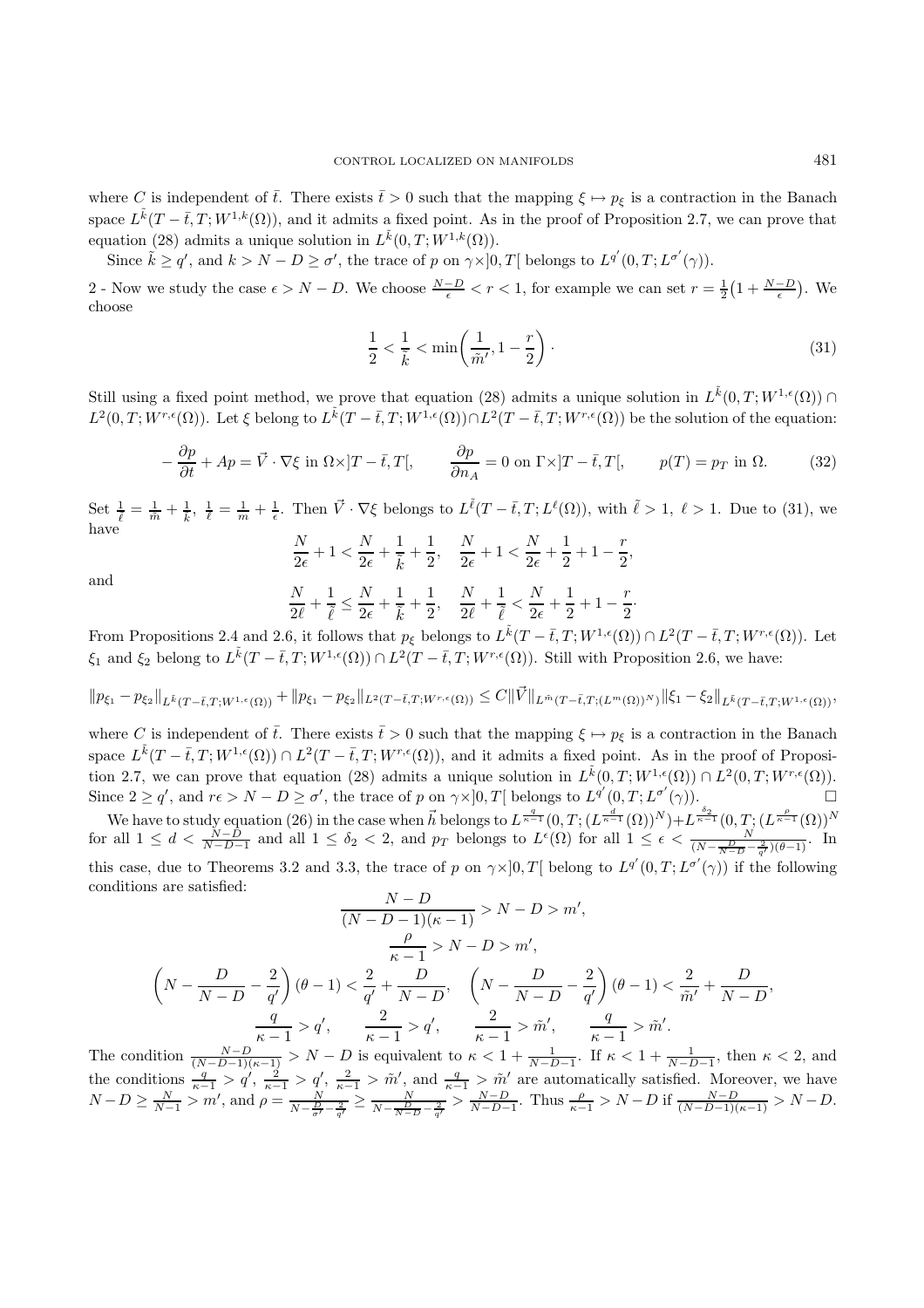We can summarize the above conditions in the assumptions stated below.

(A9) The exponent  $\kappa$  satisfies

$$
1 < \kappa < 1 + \frac{1}{N - D - 1} \tag{33}
$$

(A10) The exponent  $\theta$  satisfies

$$
(\theta - 1)\left(N - \frac{D}{N - D} - \frac{2}{q'}\right) < \frac{2}{q'} + \frac{D}{N - D},\tag{34}
$$

$$
(\theta - 1)\left(N - \frac{D}{N - D} - \frac{2}{q'}\right) < \frac{2}{\tilde{m}'} + \frac{D}{N - D} \tag{35}
$$

These assumptions are satisfied in the following cases. When  $N = 3$ ,  $D = 1$ ,  $\tilde{m} = 8$ ,  $m = 4$ ,  $q = \sigma = 2$ , we can set  $\rho = 2$ , and (A9, A10) are satisfied for all  $1 < \kappa < 2$ , and all  $1 < \theta < 2$ . In the case where  $N = 3, D = 1, \tilde{m} = 8, m = 4, q = \sigma = \infty$ , we can set  $\rho = \infty$ , and the previous assumptions are satisfied for all  $1 < \kappa < 2$ , and all  $1 < \theta < \frac{11}{2}$ .

**Theorem 3.4.** Set  $\vec{h} = \kappa C_Q |\nabla y_u - V_d|^{k-2} (\nabla y_u - V_d)$ , and  $p_T = \theta C_\Omega |y_u(T) - y_d|^{\theta-2} (y_u(T) - y_d)$ , where  $y_u$  is the solution of (1) corresponding to  $u \in L^{q}(0,T;L^{\sigma}(\gamma))$ . Let p be the solution to the equation

$$
-\frac{\partial p}{\partial t} + Ap - \vec{V} \cdot \nabla p = -\text{div } \vec{h} \text{ in } Q, \qquad \frac{\partial p}{\partial n_A} = \vec{h} \cdot \vec{n} \text{ on } \Sigma, \qquad p(T) = p_T \text{ in } \Omega. \tag{36}
$$

Then the trace of p on  $\gamma \times ]0,T[$  belongs to  $L^{q'}(0,T;L^{\sigma'}(\gamma))$ .

Proof. From assumption (33), it follows that  $\vec{h} \in L^{\tilde{\eta}_1}(0,T;L^{\eta_1}(\Omega))+L^{\tilde{\eta}_2}(0,T;L^{\eta_2}(\Omega))$ , for some  $(\tilde{\eta}_1,\eta_1), (\tilde{\eta}_2,\eta_2)$ satisfying  $\tilde{\eta}_i > \tilde{m}'$ ,  $\tilde{\eta}_i \ge q'$ ,  $\eta_i > N - D > m'$  for  $i = 1, 2$ . From assumptions  $(34, 35)$ , it follows that  $p_T \in L^{\epsilon}(\Omega)$ for some  $\epsilon$  satisfying  $\frac{N}{2\epsilon} < \frac{1}{\tilde{m}'} + \frac{D}{2(N-D)}$  and  $\frac{N}{2\epsilon} < \frac{1}{q'} + \frac{D}{2(N-D)}$ . Thus, the theorem is a direct consequence of Theorems 3.2 and 3.3.

$$
\Box
$$

## 3.3. **Optimality conditions for**  $(P_1)$

**Proposition 3.1.** Let  $u \in L^q(0,T; L^{\sigma}(\gamma))$  and  $y_u$  be the solution of (1) corresponding to u. Let p be the solution to the adjoint equation (36). Let  $z$  be the solution to the equation

$$
\frac{\partial z}{\partial t} + Az + \vec{V} \cdot \nabla z = 0 \text{ in } Q, \quad \frac{\partial z}{\partial n_A} = u\delta_\gamma \text{ on } \Sigma, \quad z(0) = 0 \text{ in } \Omega. \tag{37}
$$

Then

$$
\int_0^T \int_\gamma pu \,d\zeta dt = \int_Q \nabla z \cdot \vec{h} \,dx dt + \int_\Omega p_T(x) z(x,T) \,dx. \tag{38}
$$

*Proof.* Observe that  $z(T)$  belongs to  $L^r(\Omega)$  for all  $1 \leq r < \frac{N}{N-\frac{D}{N-D} - \frac{2}{q'}}$ . With condition (34), we can find  $\epsilon$ satisfying  $\epsilon < \frac{N}{(N-\frac{D}{N-D}-\frac{2}{q'})(\theta-1)}$ , such that  $z(T)$  belongs to  $L^{\epsilon'}(\Omega)$ . Thus  $p_Tz(T)$  belongs to  $L^1(\Omega)$ . Due to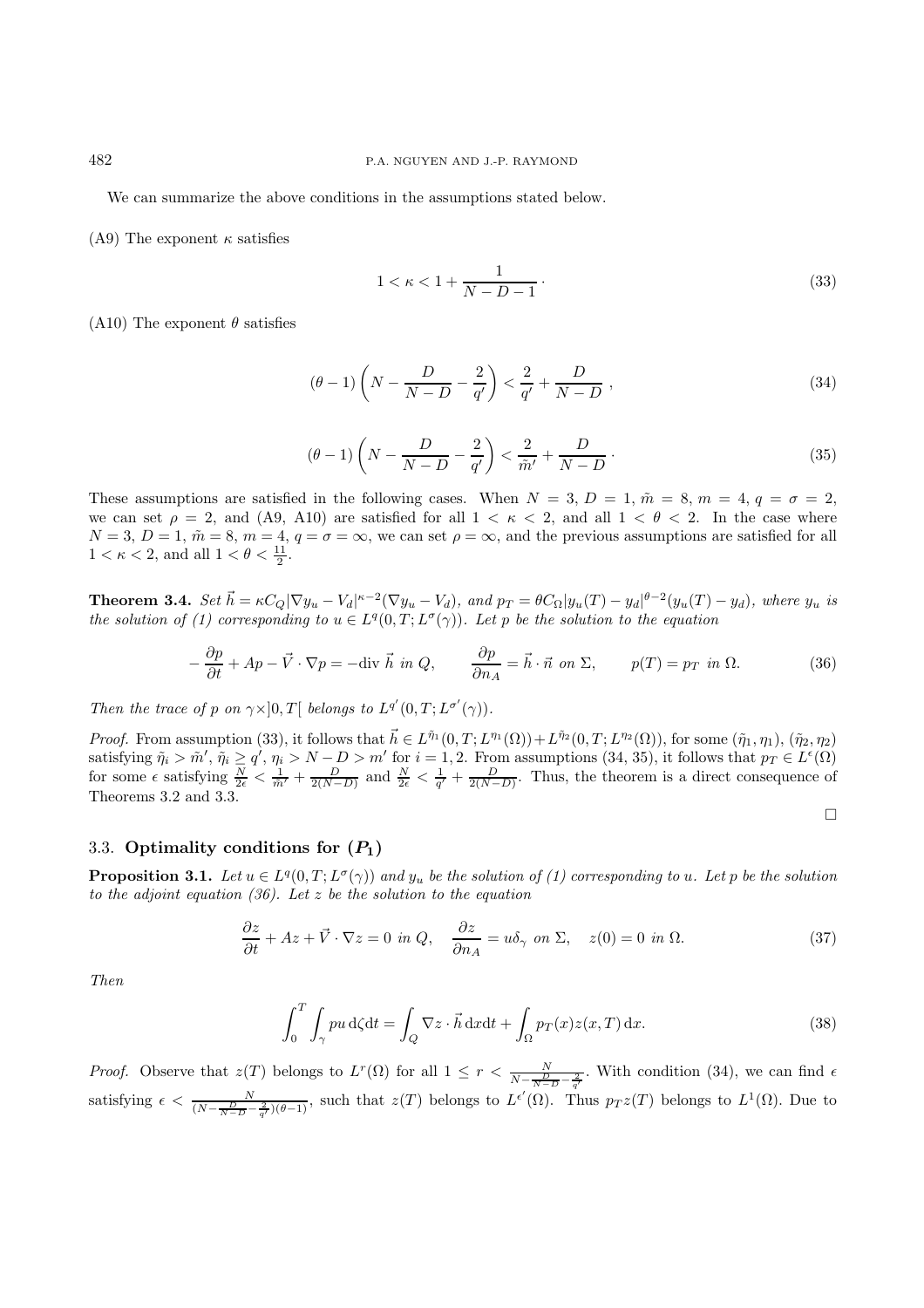Proposition 2.7, z belongs to  $L^q(0,T;W^{1,d}(\Omega))$  for all  $d < \frac{N-D}{N-D-1}$ . Set  $\vec{h} = h^{\vec{1}} + h^{\vec{2}}$ , where  $h^{\vec{1}}$  (respectively  $\overrightarrow{h}^2$ ) belongs to  $L^{\frac{q}{\kappa-1}}(0,T;(L^{\frac{d}{\kappa-1}}(\Omega))^N)$  for all  $d < \frac{N-D}{N-D-1}$  (respectively  $L^{\frac{\delta_2}{\kappa-1}}(0,T;(L^{\frac{\rho}{\kappa-1}}(\Omega))^N)$  for all  $\delta_2 < 2$ ). Let  $(h_k^{\overline{1}})_k$  (respectively  $(h_k^{\overline{2}})_k$ ) be a sequence of functions in  $(\mathcal{D}(Q))^N$  converging to  $h^{\overline{1}}$  (respectively  $h^{\overline{2}}$ ) in  $L^{\frac{q}{\kappa-1}}(0,T;(L^{\frac{d}{\kappa-1}}(\Omega))^N)$  for all  $d < \frac{N-D}{N-D-1}$  (respectively  $L^{\frac{\delta_2}{\kappa-1}}(0,T;(L^{\frac{\rho}{\kappa-1}}(\Omega))^N)$  for all  $\delta_2 < 2$ ). Due to assumption (A9), there exists  $\delta_2 < 2$  and  $d < \frac{N-D}{N-D-1}$  obeying  $\frac{\kappa-1}{\delta_2} + \frac{1}{q} \leq 1$ ,  $\frac{\kappa-1}{\rho} + \frac{1}{d} \leq 1$ . Then  $\nabla z \cdot (h_k^{\vec{1}} + h_k^{\vec{2}})$ belongs to  $L^1(Q)$ , and converges, when k tends to infinity, to  $\nabla z \cdot \vec{h}$  in  $L^1(Q)$ . Let  $(p_T^k)_k$  be a sequence of regular functions converging to  $p_T$  in  $L^{\epsilon}(\Omega)$  for all  $1 \leq \epsilon < \frac{N}{(N - \frac{D}{N - D} - \frac{2}{q'}) (\theta - 1)}$ , and  $p_k$  be the solution to the equation:

$$
-\frac{\partial p_k}{\partial t} + Ap_k - \vec{V} \cdot \nabla p = -\text{ div }\left(\vec{h}_k^1 + \vec{h}_k^2\right) \text{ in } Q, \quad \frac{\partial p_k}{\partial n_A} = 0 \text{ on } \Sigma, \quad p_k(T) = p_T^k \text{ in } \Omega. \tag{39}
$$

Then we have

$$
\int_0^T \int_\gamma p_k(\zeta, t) u(\zeta, t) \,d\zeta dt = \int_Q \nabla z \cdot \left( h_k^{\frac{1}{4}} + h_k^{\frac{1}{2}} \right) \,dx dt + \int_\Omega p_T^k(x) z(x, T) \,dx. \tag{40}
$$

By passing to the limit when k tends to  $\infty$ , we obtain:

$$
\int_0^T \int_\gamma p(\zeta, t) u(\zeta, t) \, d\zeta dt = \int_Q \nabla z \cdot \left( \vec{h}^1 + \vec{h}^2 \right) \, dx dt + \int_\Omega p_T(x) z(x, T) \, dx. \tag{41}
$$

**Theorem 3.5.** If u is a solution of  $(P_1)$ , then

$$
\int_0^T \int_\gamma p(v-u) \, d\zeta dt + qC_\gamma \int_0^T \left( \int_\gamma |u|^\sigma d\zeta \right)^{\frac{q}{\sigma}-1} \left( \int_\gamma |u|^{\sigma-2} u(v-u) \, d\zeta \right) dt \ge 0 \tag{42}
$$

for every  $v \in K_U$ , where p is the solution to

$$
-\frac{\partial p}{\partial t} + Ap - \vec{V} \cdot \nabla p = -\kappa C_Q \text{ div } \left( |\nabla y_u - V_d|^{k-2} (\nabla y_u - V_d) \right) \text{ in } Q,
$$

$$
\frac{\partial p}{\partial n_A} = \kappa C_Q \big( |\nabla y_u - V_d|^{k-2} (\nabla y_u - V_d) \big) \cdot \vec{n} \text{ on } \Sigma, \quad p(T) = \theta C_\Omega |y_u(T) - y_d|^{\theta - 2} (y_u(T) - y_d) \text{ in } \Omega,
$$

where  $y_u$  is the solution to equation (1) corresponding to u.

*Proof.* Let v be in  $K_U$ ,  $\lambda > 0$ , and denote by  $y_\lambda$  the solution of (1) corresponding to  $u + \lambda (v - u)$ . Due to (34), applying Proposition 2.7,  $y_{\lambda}$  and  $y_u$  belong to  $C([0, T]; L_w^{\theta}(\Omega))$ .

1 - We set  $w_{\lambda} = y_{\lambda} - y_{u}$ , then  $w_{\lambda}$  is the solution to the equation:

$$
\frac{\partial w}{\partial t} + Aw + \vec{V} \cdot \nabla w = 0 \text{ in } Q, \qquad \frac{\partial w}{\partial n_A} = \lambda (v - u) \delta_\gamma \text{ on } \Sigma, \qquad w(0) = 0 \text{ in } \Omega.
$$

With Proposition 2.7 and condition (34), for all  $(\delta, d)$  satisfying (17), we have the estimate:

$$
||y_{\lambda} - y_{u}||_{L^{\delta}(0,T;W^{1,d}(\Omega))} + ||y_{\lambda}(T) - y_{u}(T)||_{L^{\theta}(\Omega)} \leq C\lambda ||v - u||_{L^{q}(0,T;L^{\sigma}(\gamma))}.
$$
\n(43)

 $\Box$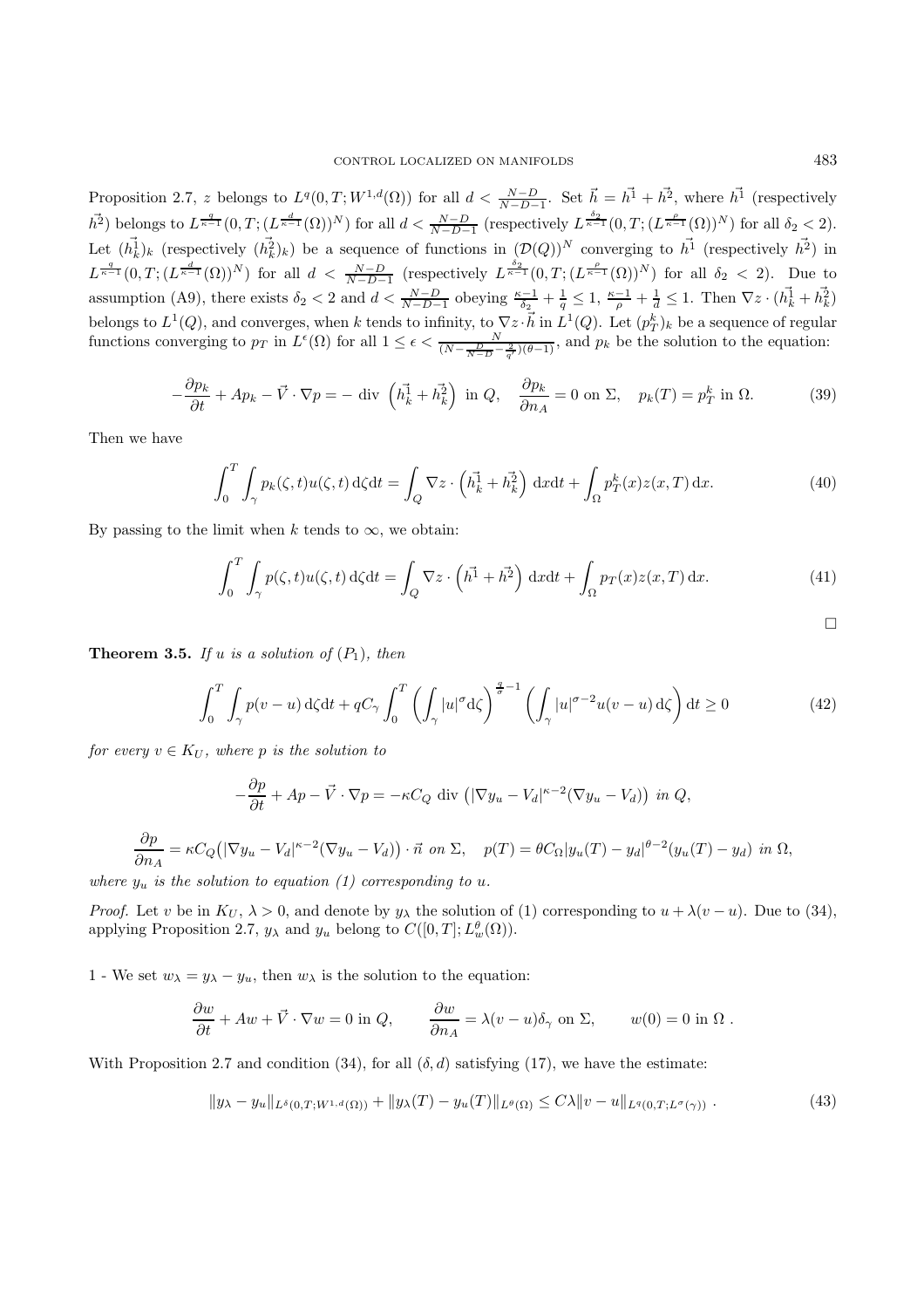2 - Let us set  $z = (y_{\lambda} - y_u)/\lambda$ . Observe that z is independent of  $\lambda$ . Due to Proposition 2.7, z belongs to  $L^{\delta}(0,T;W^{1,d}(\Omega))$  for all  $(\delta, d)$  satisfying (17), and  $z(T)$  belongs to  $L^r(\Omega)$ , for all  $1 \leq r < \frac{N}{(N-\frac{D}{N-D}-\frac{2}{q'})}$ .

3 - We want to calculate the gradient of the functional *I*. If we set  $G(u) = \int_{\Omega} |y_u(T) - y_d|^{\theta} dx + \int_Q |\nabla y_u - V_d|^{\kappa} dx dt$ , from the convexity of the mapping  $y \mapsto \int_{\Omega} |y(T) - y_d|^{\theta} dx + \int_{Q} |\nabla y - V_d|^{\kappa} dx dt$ , it follows that:

$$
\theta C_{\Omega} \int_{\Omega} |y_u(T) - y_d|^{\theta - 2} (y_u(T) - y_d) z(T) dx + \kappa C_Q \int_Q |\nabla y_u - V_d|^{k-2} (\nabla y_u - V_d) \nabla z dx
$$
  

$$
\leq \frac{1}{\lambda} (G(u + \lambda(v - u)) - G(u))
$$
  

$$
\leq \theta C_{\Omega} \int_{\Omega} |y_\lambda(T) - y_d|^{\theta - 2} (y_\lambda(T) - y_d) z(T) dx + \kappa C_Q \int_Q |\nabla y_\lambda - V_d|^{k-2} (\nabla y_\lambda - V_d) \nabla z dx.
$$

We set  $p_T = \theta C_{\Omega} |y_u(T) - y_d|^{\theta - 2} (y_u(T) - y_d)$ , and  $p_T^{\lambda} = \theta C_{\Omega} |y_{\lambda}(T) - y_d|^{\theta - 2} (y_{\lambda}(T) - y_d)$ . From (43), it follows that  $p_T$  and  $p_T^{\lambda}$  belong to  $L^{\theta'}(\Omega)$ , and that  $\int_{\Omega} p_T^{\lambda} z(T) dx \mapsto \int_{\Omega} p_T z(T) dx$  as  $\lambda$  tends to zero.

We set  $\vec{h} = \kappa C_Q |\nabla y_u - V_d|^{k-2} (\nabla y_u - V_d)$ , and  $\vec{h}_{\lambda} = \kappa C_Q |\nabla y_{\lambda} - V_d|^{k-2} (\nabla y_{\lambda} - V_d)$ . Since  $q \ge 2$  we have  $\kappa \le q$ and  $\frac{\kappa-1}{2}+\frac{1}{q}<1$ . Due to assumptions (33), we can find d such that  $\kappa \leq d < \frac{N-D}{N-D-1}$ ,  $\frac{\kappa-1}{\rho}+\frac{N-D-1}{N-D} < \frac{\kappa-1}{\rho}+\frac{1}{d} \leq 1$ . Thus we can choose  $1 < \delta_2 < 2$  such that  $\frac{\kappa - 1}{2} + \frac{1}{q} < \frac{\kappa - 1}{\delta_2} + \frac{1}{q} \leq 1$ . We can verify that  $\vec{h}_{\lambda} \cdot \nabla z$  belongs to  $L^1(Q)$ , and  $\int_{Q} \vec{h}_{\lambda} \cdot \nabla z \, dx dt \longmapsto \int_{Q} \vec{h} \cdot \nabla z \, dx dt$  as  $\lambda$  tends to zero. Therefore, if we set  $F(u) = I(y_u, u)$ , thanks to the above calculations, we obtain:

$$
F'(u)(v-u) = \theta C_{\Omega} \int_{\Omega} |y_u(T) - y_d|^{\theta - 2} (y_u(T) - y_d) z(T) dx + \kappa C_Q \int_Q |\nabla y_u - V_d|^{\kappa - 2} (\nabla y_u - V_d) \cdot \nabla z dx
$$

$$
+ q C_{\gamma} \int_0^T \left( \int_{\gamma} |u|^{\sigma} d\zeta \right)^{\frac{q}{\sigma} - 1} \left( \int_{\gamma} |u|^{\sigma - 2} u(v - u) d\zeta \right) dt.
$$

Finally we can use the Green formula (38) to complete the proof.  $\square$ 

## 4. CONTROL PROBLEM  $(P_2)$

In this section we study the control problem  $(P_2)$ . In this case  $\delta_{\gamma}$  is replaced by  $\delta_{x_0}$ , which corresponds to  $D = 0$ . We first prove the existence of an optimal pair  $(u, x_0)$ , and next establish optimality conditions. For this, we make the following assumptions.

(A6') The function  $y_d$  belongs to  $L^{\frac{N}{N-2}}(\Omega)$ ,  $K_U$  is a closed convex bounded subset of  $L^{\infty}(0,T)$ , and  $K_{\overline{\Omega}}$  is a closed convex subset of  $\overline{\Omega}$ . (Observe that  $q = \sigma = \infty$ .)

 $(A7')$  The exponent  $\theta$  satisfies the condition

$$
\theta < \frac{N-1}{N-2} \tag{44}
$$

## 4.1. **Existence of solutions to (P2)**

**Theorem 4.1.** Assume that conditions (A1–A5) and (A6') are fulfilled. Suppose that  $\theta < \frac{N}{N-2}$ . Then the optimal control problem  $(P_2)$  admits solutions.

*Proof.* Let  $(u_n, x_n)_n$  be a minimizing sequence in  $K_U \times K_{\overline{\Omega}}$ . Then  $(u_n, x_n)_n$  is bounded in  $L^{\infty}(0, T) \times R^N$ . We can suppose that  $(u_n)_n$  converges to some u weakly-star in  $L^{\infty}(0,T)$ , and  $(x_n)_n$  converges in  $R^N$  to some  $x_0 \in K_{\overline{\Omega}}$ . Since  $K_U$  is convex and closed in  $L^{\infty}(0,T)$ , u belongs to  $K_U$ . Let  $y_n$  be the solution to (1) corresponding to  $(u_n, x_n)$ , and  $y_{u,x_0}$  be the solution of (1) corresponding to  $(u, x_0)$ . As in the proof of Theorem 3.1,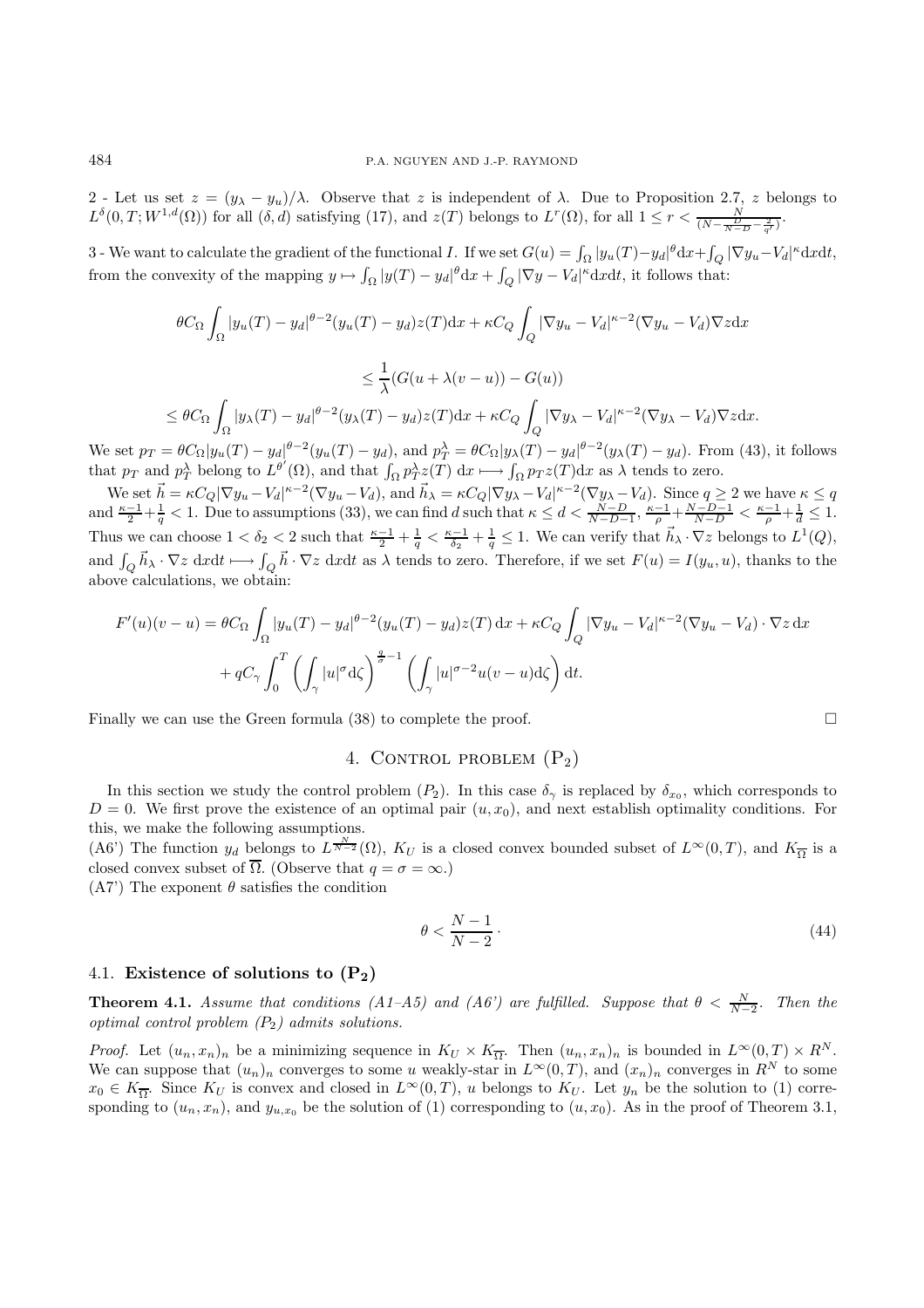we can prove that  $(y_n)_n$  converges to  $y_{u,x_0}$  for the weak topology of  $L^{\delta}(0,T;W^{1,d}(\Omega)) + L^{\delta_2}(0,T;W^{1,d_2}(\Omega))$  for all  $(\delta, d)$  satisfying (17) with  $D = 0$ , and all  $(\delta_2, d_2)$  satisfying (24) with  $D = 0$ . Moreover, we can prove that  $(y_n(T))_n$  converges to  $y_{u,x_0}(T)$  for the weak topology of  $L^{\theta}(\Omega)$ . By classical arguments, we can next prove that  $(u, x_0)$  is a solution of  $(P_2)$ .

## 4.2. **Regularity results of the adjoint state**

We consider the following terminal boundary value problem

$$
-\frac{\partial p}{\partial t} + Ap - \vec{V} \cdot \nabla p = 0 \text{ in } Q, \qquad \frac{\partial p}{\partial n_A} = 0 \text{ on } \Sigma, \qquad p(T) = p_T \text{ in } \Omega,
$$
 (45)

where  $p_T$  belongs to  $L^{\epsilon}(\Omega)$  for all  $1 \leq \epsilon < \frac{N}{(N-2)(\theta-1)}$ . If  $\bar{y}$  is the solution of (1) corresponding to u and  $x_0$ , if we set  $p_T = \theta |\bar{y}(T) - y_d|^{1/2} (\bar{y}(T) - y_d)$ , then equation (45) corresponds to the adjoint equation for J associated with  $(x_0, u)$ .

**Theorem 4.2.** The solution p to equation (45) belongs to  $L^1(0,T;C^1(\overline{\Omega}))$ . Moreover, for all  $N < \epsilon$  $\frac{N}{(N-2)(\theta-1)}$ , there exists  $0 < \nu < 1$ , such that the mapping that associates p with  $p_T$  is continuous from  $L^{\epsilon}(\Omega)$ into  $L^1(0,T;C^{1,\nu}(\overline{\Omega}))$ .

*Proof.* 1 - Due to condition (44) on  $\theta$ , we can find  $\epsilon$  such that  $N < \epsilon < \frac{N}{(N-2)(\theta-1)}$ . Then  $\epsilon > m'$ . We choose  $(\alpha, \xi)$  satisfying

$$
\alpha > m > N, \quad \frac{1}{2} + \frac{N}{2\alpha} < \frac{\xi}{2} < \inf\left\{1 + \frac{N}{2\alpha} - \frac{N}{2\epsilon}, \frac{3}{2} - \frac{1}{\tilde{m}} - \frac{N}{2m} + \frac{N}{2\alpha} - \frac{N}{2\epsilon}, 1 - \frac{N}{2m} + \frac{N}{2\alpha}\right\}.
$$
 (46)

Since  $\frac{N}{2\alpha} - \frac{N}{2m} < 0$ , then  $\frac{\xi}{2} < 1 < 1 + \frac{1}{\tilde{m}'}$ . Thus there exists  $\tilde{\alpha}$  such that

$$
\sup\left\{\frac{\xi}{2} - \frac{1}{\tilde{m}'}, \frac{1}{2}\right\} < \frac{1}{\tilde{\alpha}} < 1,\tag{47}
$$

$$
-\frac{1}{2} + \frac{\xi}{2} + \frac{1}{\tilde{m}} + \frac{N}{2m} - \frac{N}{2\alpha} + \frac{N}{2\epsilon} < \frac{1}{\tilde{\alpha}} < 1 \tag{48}
$$

With (48), we have  $\frac{1}{2} - \frac{1}{\tilde{m}'} + \frac{N}{2\epsilon} < 1 - \frac{\xi}{2} - \frac{1}{\tilde{m}} - \frac{N}{2m} + \frac{1}{\tilde{\alpha}} + \frac{N}{2\alpha}$ , and  $0 < \frac{1}{2} + \frac{N}{2\epsilon} < 1 - \frac{\xi}{2} - \frac{1}{\tilde{m}} - \frac{N}{2m} + \frac{1}{\tilde{\alpha}} + \frac{N}{2\alpha}$ . From (46), we deduce that  $1-\frac{\xi}{2}-\frac{N}{2m}+\frac{N}{2\alpha}>0$  and  $1-\frac{\xi}{2}-\frac{N}{2m}+\frac{N}{2\alpha}>\frac{1}{2}-\frac{1}{m'}+\frac{N}{2\epsilon}$ . Thus there exists k satisfying

$$
\sup\left\{\frac{1}{2} - \frac{1}{\tilde{m}'} + \frac{N}{2\epsilon}, 0\right\} < \frac{N}{2k} < \inf\left\{\frac{N}{2\epsilon}, 1 - \frac{\xi}{2} - \frac{1}{\tilde{m}} - \frac{N}{2m} + \frac{1}{\tilde{\alpha}} + \frac{N}{2\alpha}, 1 - \frac{\xi}{2} - \frac{N}{2m} + \frac{N}{2\alpha}\right\}.
$$
 (49)

With (49), we obtain  $\frac{1}{2} + \frac{N}{2\epsilon} - \frac{N}{2k} < \frac{1}{\tilde{m}'}$ , and  $-\frac{1}{\tilde{m}} + \frac{1}{\tilde{\alpha}} < 1 - \frac{\xi}{2} - \frac{1}{\tilde{m}} - \frac{N}{2m} + \frac{1}{\tilde{\alpha}} + \frac{N}{2\alpha} - \frac{N}{2k}$ . From (48), we deduce that  $\frac{1}{2} + \frac{N}{2\epsilon} - \frac{N}{2k} < 1 - \frac{\xi}{2} - \frac{1}{\tilde{m}} - \frac{N}{2m} + \frac{1}{\tilde{\alpha}} + \frac{N}{2\alpha} - \frac{N}{2k}$ . Thus we can choose  $\tilde{k}$  such that

$$
\sup\left\{-\frac{1}{\tilde{m}}+\frac{1}{\tilde{\alpha}},\frac{1}{2}+\frac{N}{2\epsilon}-\frac{N}{2k}\right\}<\frac{1}{\tilde{k}}<\inf\left\{\frac{1}{\tilde{m}'},1-\frac{\xi}{2}-\frac{1}{\tilde{m}}-\frac{N}{2m}+\frac{1}{\tilde{\alpha}}+\frac{N}{2\alpha}-\frac{N}{2k}\right\}.
$$
(50)

With (49), we have  $k > \epsilon > m'$ . Due to (50), the pair  $(\tilde{k}, k)$  obeys (29). From Theorem 3.3, we deduce that p belongs to  $L^{\tilde{k}}(0,T;W^{1,k}(\Omega)).$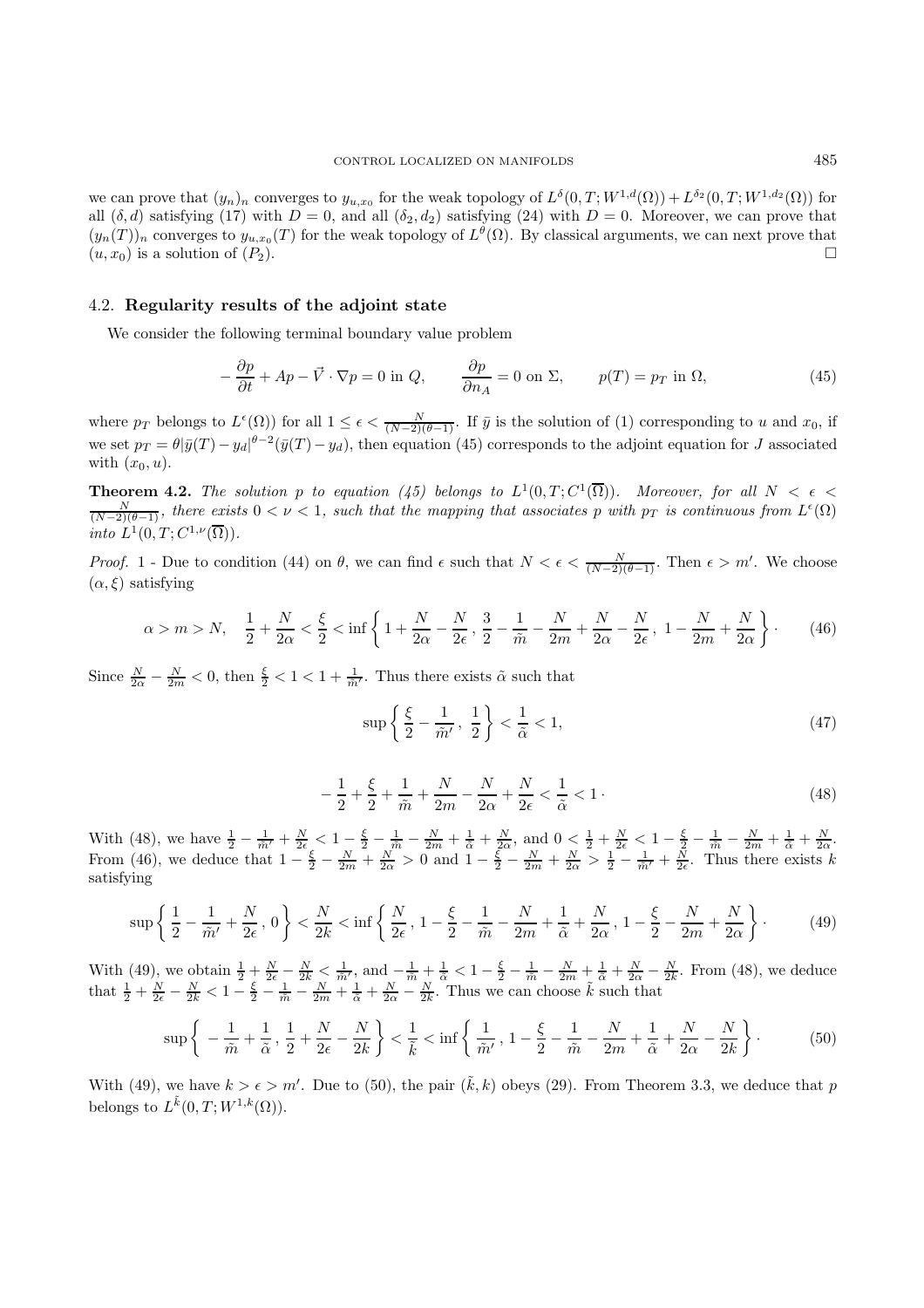2 - We set  $\frac{1}{\ell} = \frac{1}{m} + \frac{1}{k}$  and  $\frac{1}{\ell} = \frac{1}{m} + \frac{1}{k}$ , then  $\ell > 1$ . From  $\frac{1}{m} + \frac{1}{k} < \frac{1}{m} + \frac{1}{\epsilon} < \frac{1}{m} + \frac{1}{m'} = 1$ , it follows that  $\ell > 1$ and  $\vec{V} \cdot \nabla p \in L^{\tilde{\ell}}(0,T;L^{\ell}(\Omega))$ . Let  $\pi$  be the solution to the equation:

$$
-\frac{\partial \pi}{\partial t} + A\pi = \vec{V} \cdot \nabla p \text{ in } Q, \qquad \frac{\partial \pi}{\partial n_A} = 0 \text{ on } \Sigma, \qquad \pi(T) = 0 \text{ in } \Omega.
$$

From the choice of  $\tilde{k}$  and  $k$ , with  $\frac{1}{\alpha} < \frac{1}{m} < \frac{1}{m} + \frac{1}{k}$ , we obtain  $\tilde{\alpha} \geq \tilde{\ell}$ ,  $\alpha \geq \ell$ ,  $\frac{1}{\tilde{\ell}} + \frac{N}{2\ell} < \frac{1}{\tilde{\alpha}} + \frac{N}{2\alpha} + 1 - \frac{\xi}{2}$ . Due to Proposition 2.6, we deduce that  $\pi$  belongs to  $L^{\tilde{\alpha}}(0,T;W^{\xi,\alpha}(\Omega)).$ 

3 - Let  $\pi_2$  be the solution to the equation:

$$
-\frac{\partial \pi_2}{\partial t} + A\pi_2 = 0 \text{ in } Q, \qquad \frac{\partial \pi_2}{\partial n_A} = 0 \text{ on } \Sigma, \qquad \pi_2(T) = p_T \text{ in } \Omega.
$$

Let  $(\alpha_2, \xi_2)$  be a pair satisfying

$$
\alpha_2 \ge \epsilon, \quad 1 + \frac{N}{2\epsilon} < \frac{N}{2\alpha_2} + 2 - \frac{\xi_2}{2} < \frac{3}{2} \,. \tag{51}
$$

From Proposition 2.4, we deduce that  $\pi_2$  belongs to  $L^1(0,T;W^{\xi_2,\alpha_2}(\Omega))$ , which is included in  $L^1(0,T;C^1(\overline{\Omega}))$ . 4 - Let  $(\alpha, \xi)$  obey (46), and  $(\alpha_2, \xi_2)$  obey (51). Then there exists  $\nu$  such that

$$
1 > \nu > 0, \quad \xi > \nu + 1 + \frac{N}{\alpha}, \quad \xi_2 > \nu + 1 + \frac{N}{\alpha_2}.
$$
 (52)

We have  $p = \pi + \pi_2 \in L^1(0,T;W^{\xi,\alpha}(\Omega)) + L^1(0,T;W^{\xi_2,\alpha_2}(\Omega))$ , and  $L^1(0,T;W^{\xi,\alpha}(\Omega)) + L^1(0,T;W^{\xi_2,\alpha_2}(\Omega))$  is included in  $L^1(0,T;C^{1,\nu}(\overline{\Omega}))$ . The estimate of p in  $L^1(0,T;C^{1,\nu}(\overline{\Omega}))$  in function of  $||p_T||_{L^{\epsilon}(\Omega)}$  may be deduced from the analysis of Step 1 and Step 2.

### 4.3. **Optimality conditions**

**Lemma 4.1.** Let p be the solution of (45), where  $p_T$  belongs to  $L^{\epsilon}(\Omega)$  for all  $1 \leq \epsilon < \frac{N}{(N-2)(\theta-1)}$ . Let  $(p_T^{\lambda})_{\lambda}$ be a sequence of functions converging to  $p_T$  for the weak topology of the space  $L^{\epsilon}(\Omega)$  for all  $\epsilon < \frac{N}{(N-2)(\theta-1)}$ . Let  $p_{\lambda}$  be the solution to the equation:

$$
-\frac{\partial p}{\partial t} + Ap - \vec{V} \cdot \nabla p = 0 \text{ in } Q, \qquad \frac{\partial p}{\partial n_A} = 0 \text{ on } \Sigma, \qquad p(T) = p_T^{\lambda} \text{ in } \Omega. \tag{53}
$$

Then the sequence  $(p_{\lambda})_{\lambda}$  converges to p in  $L^1(0,T;C^1(\overline{\Omega}))$ .

*Proof.* From Theorem 4.2, we know that the sequence  $(p_\lambda)_\lambda$  is bounded in  $L^1(0,T;C^{1,\nu}(\overline{\Omega}))$  for some  $0<\infty$  $\nu$  < 1. The identity mapping from  $C^{1,\nu}(\overline{\Omega})$  into  $C^1(\overline{\Omega})$  is compact. The sequence  $\frac{dp_{\lambda}}{dt}$ )<sub>λ</sub> is bounded in  $L^1(0,T;(W^{1,\beta}(\Omega))')$  for some  $\beta$  big enough. From a compactness result ([25], Cor. 5), we deduce that the identity mapping is compact from  $L^1(0,T; C^{1,\nu}(\overline{\Omega})) \cap W^{1,1}(0,T; (W^{1,\beta}(\Omega))')$  into  $L^1(0,T; C^1(\overline{\Omega}))$ . Therefore the sequence  $(p_\lambda)_\lambda$  converges to p in  $L^1(0,T; C^1(\overline{\Omega}))$ .

**Lemma 4.2.** Let p and  $p_{\lambda}$  be defined as in Lemma 4.1. Then we have

$$
\lim_{\lambda \to 0} \frac{1}{\lambda} \int_0^T (p_\lambda(x_0 + \lambda(x_1 - x_0)) - p_\lambda(x_0))u \, \mathrm{d}t = \int_0^T \nabla p(x_0) \cdot (x_1 - x_0)u \, \mathrm{d}t.
$$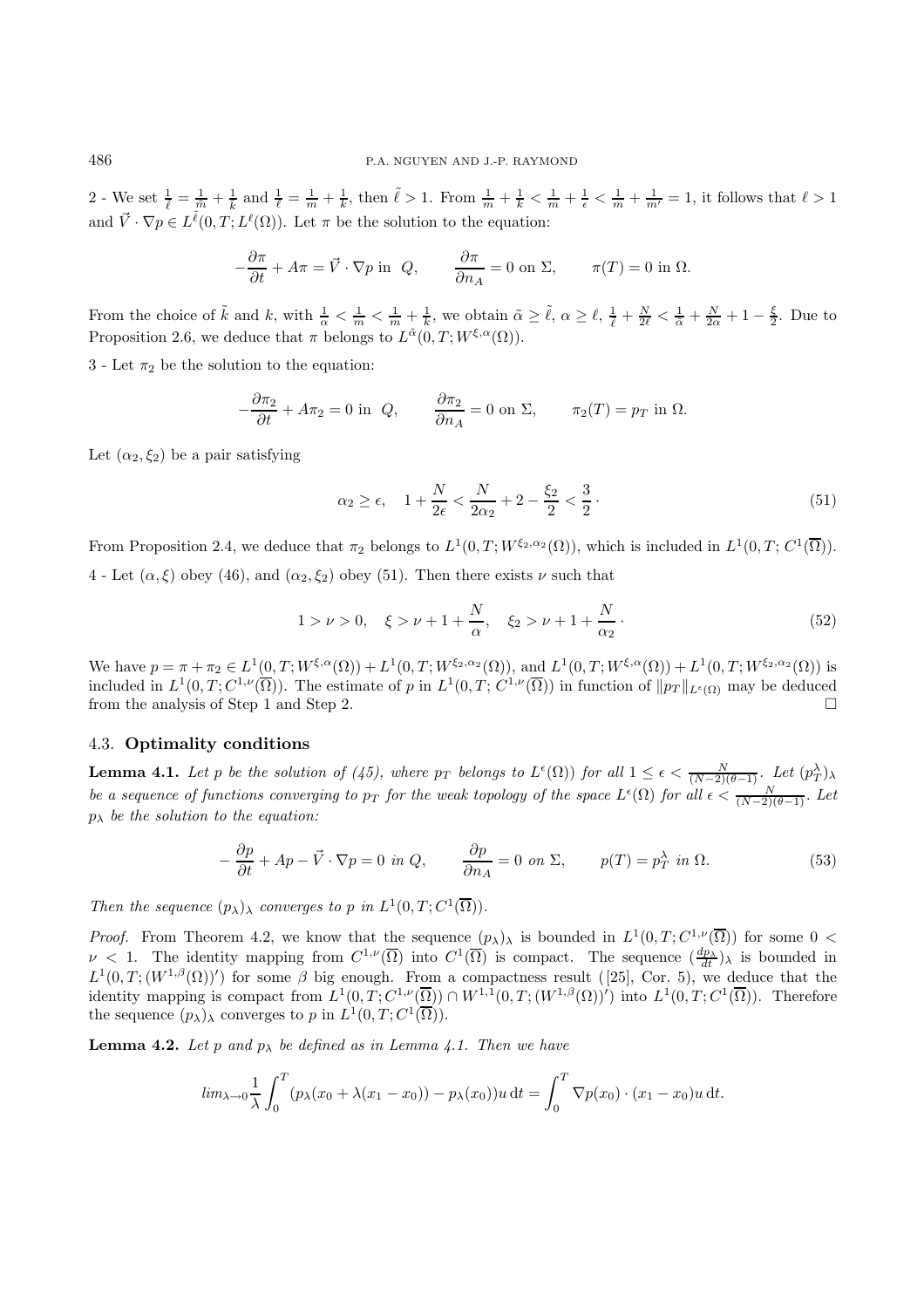Proof. We can write:

$$
\frac{1}{\lambda} \int_0^T (p_\lambda(x_0 + \lambda(x_1 - x_0)) - p_\lambda(x_0))u \, dt = \int_0^T \int_0^1 \nabla p_\lambda(x_0 + \vartheta \lambda(x_1 - x_0)) \cdot (x_1 - x_0)u \, d\vartheta dt
$$

$$
= \int_0^T \int_0^1 (\nabla p_\lambda(x_0 + \vartheta \lambda(x_1 - x_0)) - \nabla p_\lambda(x_0)) \cdot (x_1 - x_0)u \, d\vartheta dt + \int_0^T \nabla p_\lambda(x_0) \cdot (x_1 - x_0)u \, dt.
$$

Due to Lemma 4.1, the sequence  $(p_\lambda)$  converges to p in  $L^1(0,T;C^1(\overline{\Omega}))$ . Thus we have:

$$
\int_0^T \nabla p_\lambda(x_0) \cdot (x_1 - x_0) u \, \mathrm{d}t \longrightarrow \int_0^T \nabla p(x_0) \cdot (x_1 - x_0) u \, \mathrm{d}t \quad \text{as } \lambda \to 0 \; .
$$

Due to Theorem 4.2,  $(p_{\lambda})_{\lambda}$  is bounded in  $L^1(0,T;C^{1,\nu}(\overline{\Omega}))$  for some  $0<\nu<1$ . Therefore we have

$$
\left| \int_0^T \int_0^1 (\nabla p_\lambda (x_0 + \vartheta \lambda (x_1 - x_0)) - \nabla p_\lambda (x_0)) \cdot (x_1 - x_0) u \, d\vartheta dt \right|
$$
  
\n
$$
\leq \int_0^T \int_0^1 \frac{\left| (\nabla p_\lambda (x_0 + \vartheta \lambda (x_1 - x_0)) - \nabla p_\lambda (x_0)) \cdot (x_1 - x_0) \right|}{|x_0 + \vartheta \lambda (x_1 - x_0) - x_0|^\nu} d\vartheta |\lambda (x_1 - x_0)|^\nu |u| dt
$$
  
\n
$$
\leq C \|u\|_{L^\infty(0,T)} \|p_\lambda\|_{L^1(0,T;C^{1,\nu}(\overline{\Omega}))} |\lambda (x_1 - x_0)|^\nu \longrightarrow 0 \quad \text{as } \lambda \to 0.
$$

The proof is complete.  $\Box$ 

**Theorem 4.3.** If  $(u, x_0)$  is a solution of  $(P_2)$ , then

$$
\int_0^T p(x_0)(v-u) dt \ge 0 \text{ for all } v \in K_U, \text{ and } \int_0^T \nabla p(x_0) \cdot (x_1 - x_0)u dt \ge 0, \text{ for all } x_1 \in K_{\overline{\Omega}},
$$

where p is the solution to the equation

$$
-\frac{\partial p}{\partial t} + Ap - \vec{V} \cdot \nabla p = 0 \text{ in } Q, \qquad \frac{\partial p}{\partial n_A} = 0 \text{ on } \Sigma, \qquad p(T) = \theta |\bar{y}(T) - y_d|^{ \theta - 2} (\bar{y}(T) - y_d) \text{ in } \Omega,
$$

and where  $\bar{y}$  is the solution of (1) corresponding to u and  $x_0$ .

*Proof.* We only prove the optimality condition for  $x_0$ . For  $\lambda > 0$ , we denote by  $y_\lambda$  the solution of (1) corresponding to u and  $x_0 + \lambda(x_1 - x_0)$ . Set  $F(x) = J(y_{u,x}, u, x)$ . We set  $z_\lambda = (y_\lambda - y)/\lambda$ , then  $z_\lambda$  is the solution to the equation:

$$
\frac{\partial z}{\partial t} + Az + \vec{V} \cdot \nabla z = 0 \text{ in } Q, \qquad \frac{\partial z}{\partial n_A} = u(t)(\delta_{x_0 + \lambda(x_1 - x_0)} - \delta_{x_0})/\lambda \text{ on } \Sigma, \qquad z(0) = 0 \text{ in } \Omega.
$$

Under conditions (44) on  $\theta$ , and applying Proposition 2.7, we deduce that  $y_{\lambda}$  and  $z_{\lambda}$  belong to  $C([0,T]; L_w^{\theta}(\Omega))$ . Then  $|y_\lambda(T) - y_d|^{\theta - 2}(y_\lambda(T) - y_d)z_\lambda(T)$  belongs to  $L^1(\Omega)$ . From the convexity of the mapping  $y \mapsto \int_{\Omega} |y(T) - y_d|^{\theta - 2}(y_\lambda(T))$  $y_d|^{\theta} dx$ , it follows that

$$
0 \leq \frac{F(x_0 + \lambda(x_1 - x_0)) - F(x_0)}{\lambda} \leq \theta \int_{\Omega} |y_{\lambda}(T) - y_d|^{\theta - 2} (y_{\lambda}(T) - y_d) z_{\lambda}(T) dx.
$$

Using the Green formula of Proposition 3.1 with  $\vec{h} = 0$ , we obtain

$$
0 \le \frac{F(x_0 + \lambda(x_1 - x_0)) - F(x_0)}{\lambda} \le \frac{1}{\lambda} \int_0^T (p_\lambda(x_0 + \lambda(x_1 - x_0)) - p_\lambda(x_0)) u \, \mathrm{d}t,
$$